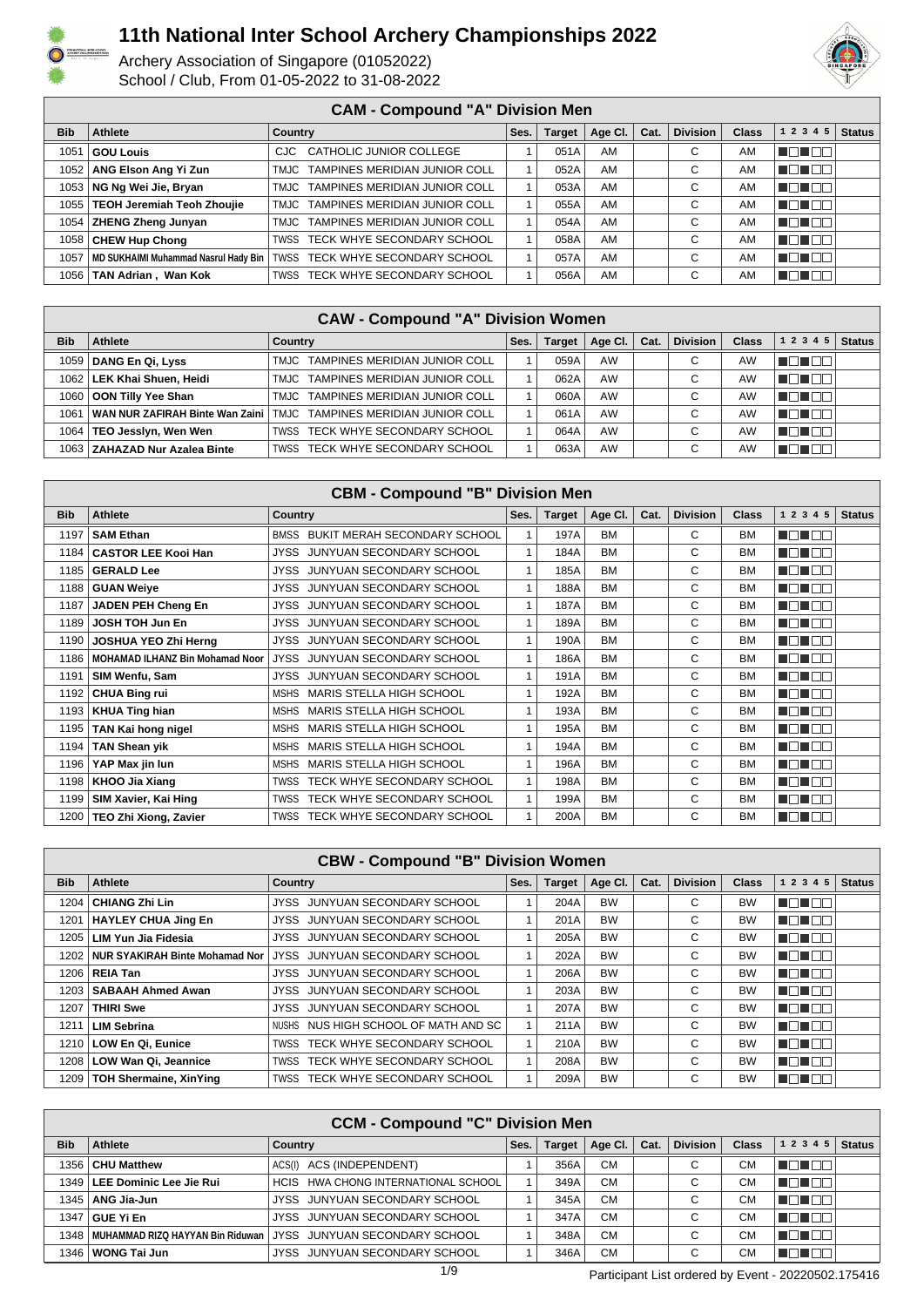

#### Archery Association of Singapore (01052022) School / Club, From 01-05-2022 to 31-08-2022



| <b>CCM - Compound "C" Division Men</b><br>Continue |                             |                               |      |        |           |      |                 |              |                  |               |
|----------------------------------------------------|-----------------------------|-------------------------------|------|--------|-----------|------|-----------------|--------------|------------------|---------------|
| <b>Bib</b>                                         | Athlete                     | Country                       | Ses. | Target | Age Cl.   | Cat. | <b>Division</b> | <b>Class</b> | 1 2 3 4 5        | <b>Status</b> |
| 1350                                               | GOH Javan jinyang           | MSHS MARIS STELLA HIGH SCHOOL |      | 350A   | <b>CM</b> |      | $\sim$          | <b>CM</b>    | <u>'I dinam.</u> |               |
| 1351                                               | LEW Cheng jun               | MSHS MARIS STELLA HIGH SCHOOL |      | 351A   | <b>CM</b> |      | C               | <b>CM</b>    | <u>FFITER</u>    |               |
|                                                    | 1352   NG Zu lin            | MSHS MARIS STELLA HIGH SCHOOL |      | 352A   | <b>CM</b> |      | С               | СM           | <u> Lindham.</u> |               |
|                                                    | 1353   SAW Joshua khek shen | MSHS MARIS STELLA HIGH SCHOOL |      | 353A   | <b>CM</b> |      | $\sim$          | <b>CM</b>    | UN DO            |               |
|                                                    | 1354   TOH Yi feng          | MSHS MARIS STELLA HIGH SCHOOL |      | 354A   | <b>CM</b> |      | C               | СM           | <u>FFFFFF</u>    |               |
| 1355 l                                             | YANG Shiguan                | MSHS MARIS STELLA HIGH SCHOOL |      | 355A   | <b>CM</b> |      | С               | СM           | <u> Johan</u>    |               |

#### **CCW - Compound "C" Division Women**

| <b>Bib</b> | Athlete                           | Country                                                                                     | Ses. | Target | Age Cl.   | Cat. | <b>Division</b> | <b>Class</b> | 1 2 3 4 5       | <b>Status</b> |  |  |
|------------|-----------------------------------|---------------------------------------------------------------------------------------------|------|--------|-----------|------|-----------------|--------------|-----------------|---------------|--|--|
| 1357       |                                   | ALIAH NUR DIYANAH Binte Mohamed Nurulhaizat   JYSS    JUNYUAN SECONDARY SCHOOL     المحادثة |      | 357A   | <b>CW</b> |      | $\sim$          | CW           | HE H            |               |  |  |
| 1361       |                                   | ARIEL YONG Rui En (Yang Rui'en)   JYSS JUNYUAN SECONDARY SCHOOL                             |      | 361A   | <b>CW</b> |      | $\sim$          | СW           | <u>in Finns</u> |               |  |  |
|            | 1360   CHAN Yin Zhi (Chen Yanzhi) | JYSS JUNYUAN SECONDARY SCHOOL                                                               |      | 360A   | <b>CW</b> |      | $\sim$          | СW           | TO T<br>T FIF   |               |  |  |
| 1358       | CHLOE SIM Xiao Zhuo               | JYSS JUNYUAN SECONDARY SCHOOL                                                               |      | 358A   | <b>CW</b> |      | С               | СW           | . .             |               |  |  |
|            | 1359   LOW Chuan Yin Melody       | JYSS JUNYUAN SECONDARY SCHOOL                                                               |      | 359A   | <b>CW</b> |      | $\sim$          | C٧           |                 |               |  |  |

| <b>RAM - Recurve "A" Division Men</b> |                                          |                                               |              |               |         |      |                 |       |           |               |  |
|---------------------------------------|------------------------------------------|-----------------------------------------------|--------------|---------------|---------|------|-----------------|-------|-----------|---------------|--|
| <b>Bib</b>                            | <b>Athlete</b>                           | Country                                       | Ses.         | <b>Target</b> | Age CI. | Cat. | <b>Division</b> | Class | 1 2 3 4 5 | <b>Status</b> |  |
| 1019                                  | <b>AITKEN Tang</b>                       | ASJC ANDERSON SERANGOON JUNIOR COLL           | 1            | 019A          | AM      |      | R               | AM    | MA MARIT  |               |  |
| 1008                                  | <b>TAN Rui Heng K-ian</b>                | CATHOLIC JUNIOR COLLEGE<br>CJC                | $\mathbf{1}$ | 008A          | AM      |      | R               | AM    | n din sin |               |  |
| 1026                                  | <b>SIAUW Yu Hern</b>                     | <b>EJC</b><br>EUNOIA JUNIOR COLLEGE           | $\mathbf{1}$ | 026A          | AM      |      | R               | AM    | n din Bis |               |  |
| 1027                                  | <b>WONG Kin Oon Aidan</b>                | <b>GEYLANG METHODIST SECONDARY SC</b><br>GMSS | $\mathbf{1}$ | 027A          | AM      |      | R               | AM    | n On Da   |               |  |
| 1001                                  | <b>CHIANG King</b>                       | HWA CHONG INTERNATIONAL SCHOOL<br>HCIS        | $\mathbf{1}$ | 001A          | AM      |      | R               | AM    | n din Bis |               |  |
| 1003                                  | <b>DING ErKai</b>                        | HCIS HWA CHONG INTERNATIONAL SCHOOL           | $\mathbf{1}$ | 003A          | AM      |      | R               | AM    | n din sin |               |  |
| 1004                                  | <b>DING ErKang</b>                       | <b>HCIS</b><br>HWA CHONG INTERNATIONAL SCHOOL | $\mathbf{1}$ | 004A          | AM      |      | R               | AM    | n din Ele |               |  |
| 1002                                  | <b>GAVIN CHONG Yue Sheng</b>             | HWA CHONG INTERNATIONAL SCHOOL<br><b>HCIS</b> | $\mathbf{1}$ | 002A          | AM      |      | R               | AM    | M D D D D |               |  |
| 1005                                  | <b>LEI Haochen</b>                       | <b>HCIS</b><br>HWA CHONG INTERNATIONAL SCHOOL | $\mathbf{1}$ | 005A          | AM      |      | R               | AM    | a da ba   |               |  |
| 1006                                  | <b>TAN Shao En</b>                       | HWA CHONG INTERNATIONAL SCHOOL<br><b>HCIS</b> | $\mathbf{1}$ | 006A          | AM      |      | R               | AM    | n din sin |               |  |
| 1007                                  | TAY Yang, Jaxon                          | <b>HCIS</b><br>HWA CHONG INTERNATIONAL SCHOOL | 1            | 007A          | AM      |      | R               | AM    | n din se  |               |  |
| 1022                                  | <b>MUHAMMAD HIKAM bin Jasni</b>          | ILAM<br>MADRASAH ALJUNIED AL-ISLAMIAH         | $\mathbf{1}$ | 022A          | AM      |      | R               | AM    | N EN EN   |               |  |
| 1023                                  | <b>MUHAMMAD IMRAN bin Zainul Abdeen</b>  | <b>MAJI</b><br>MADRASAH ALJUNIED AL-ISLAMIAH  | $\mathbf{1}$ | 023A          | AM      |      | R               | AM    | MA NA T   |               |  |
| 1024                                  | <b>MUHAMMAD SAFWAN Bin Rosli</b>         | <b>MAJI</b><br>MADRASAH ALJUNIED AL-ISLAMIAH  | 1            | 024A          | AM      |      | R               | AM    | n din Bib |               |  |
| 1020                                  | <b>ABHINAV Sarathy</b>                   | NPS INTERNATIONAL SCHOOL<br><b>NIS</b>        | $\mathbf{1}$ | 020A          | AM      |      | R               | AM    | N EN EN   |               |  |
| 1028                                  | <b>KWA Tze Kai, Gabriel</b>              | NANYANG JUNIOR COLLEGE<br><b>NYJC</b>         | $\mathbf{1}$ | 028A          | AM      |      | R               | AM    | MON DE    |               |  |
| 1029                                  | <b>LEONG Kai Wei, Elgin</b>              | NANYANG JUNIOR COLLEGE<br><b>NYJC</b>         | $\mathbf{1}$ | 029A          | AM      |      | R               | AM    | N TINT    |               |  |
| 1021                                  | <b>DOMINIC PETER CHAN De Yuan</b>        | ST. JOSEPH'S INSTITUTION INTER<br>SJII        | $\mathbf{1}$ | 021A          | AM      |      | R               | AM    | MA NA T   |               |  |
| 1025                                  | <b>LEE Hae Chan</b>                      | SKIS<br>SINGAPORE KOREAN INTERNATIONAL        | 1            | 025A          | AM      |      | R               | AM    | N EN EN   |               |  |
| 1015                                  | <b>BOEY Boey Yu Hang Kenny</b>           | TAMPINES MERIDIAN JUNIOR COLL<br>TMJC         | $\mathbf{1}$ | 015A          | AM      |      | R               | AM    | N EN EN   |               |  |
| 1014                                  | <b>KANG Kiffer Kang Jia Rong</b>         | TAMPINES MERIDIAN JUNIOR COLL<br>TMJC         | $\mathbf{1}$ | 014A          | AM      |      | R               | AM    | MA MARIT  |               |  |
| 1012                                  | <b>LEE Darryl Lee Jia Le</b>             | <b>TMJC</b><br>TAMPINES MERIDIAN JUNIOR COLL  | $\mathbf{1}$ | 012A          | AM      |      | R               | AM    | N EN EIS  |               |  |
| 1013                                  | LIN Nathaniel Hugo Gratian Lin           | TAMPINES MERIDIAN JUNIOR COLL<br>TMJC         | $\mathbf{1}$ | 013A          | AM      |      | R               | AM    | n din se  |               |  |
| 1009                                  | <b>NG Matthias Yi Zong</b>               | <b>TMJC</b><br>TAMPINES MERIDIAN JUNIOR COLL  | 1            | 009A          | AM      |      | R               | AM    | N ON BE   |               |  |
| 1010                                  | <b>TAN Ian Tan Siang</b>                 | <b>TAMPINES MERIDIAN JUNIOR COLL</b><br>TMJC  | $\mathbf{1}$ | 010A          | AM      |      | R               | AM    | N EN EIG  |               |  |
| 1011                                  | <b>ZHU Zhu Tingyi</b>                    | TAMPINES MERIDIAN JUNIOR COLL<br><b>TMJC</b>  | $\mathbf{1}$ | 011A          | AM      |      | R               | AM    | n din sin |               |  |
| 1017                                  | KOH Chin Kai, Louis                      | TWSS TECK WHYE SECONDARY SCHOOL               | $\mathbf{1}$ | 017A          | AM      |      | R               | AM    | n din se  |               |  |
| 1018                                  | <b>MOHAMMED SALIHIN Afig Farihin Bin</b> | TWSS<br>TECK WHYE SECONDARY SCHOOL            | $\mathbf{1}$ | 018A          | AM      |      | R               | AM    | N EN EN   |               |  |
|                                       | 1016   TAN Zi Yuan                       | TWSS TECK WHYE SECONDARY SCHOOL               | 1            | 016A          | AM      |      | R               | AM    | n din Ele |               |  |

#### **RAW - Recurve "A" Division Women**

| <b>Bib</b>       | Athlete                                         | Country                               | Ses. | Target | Age Cl.   | Cat. | <b>Division</b> | <b>Class</b> | 1 2 3 4<br>5 | <b>Status</b> |
|------------------|-------------------------------------------------|---------------------------------------|------|--------|-----------|------|-----------------|--------------|--------------|---------------|
| 1050             | ∣ LOO Wei Xin                                   | ASJC ANDERSON SERANGOON JUNIOR COLL   |      | 050A   | AW        |      | R               | AW           | N EN H       |               |
| 1049             | LOW En Xian Abigail                             | CGS CRESCENT GIRLS' SCHOOL            |      | 049A   | <b>AW</b> |      | R               | AW           | HE 1         |               |
| 1047             | LAU XING YI Janice                              | CJC CATHOLIC JUNIOR COLLEGE           |      | 047A   | AW        |      | R               | AW           | T FIF        |               |
| 1048             | LING YAN Phoebe                                 | EUNOIA JUNIOR COLLEGE<br>EJC.         |      | 048A   | AW        |      | R               | AW           | NA NA        |               |
| 1030             | CHAN Jee Yee, Anne                              | HCIS HWA CHONG INTERNATIONAL SCHOOL   |      | 030A   | AW        |      | R               | AW           | T ET         |               |
| 1033             | CHLOE TAN Jin Hann                              | HCIS HWA CHONG INTERNATIONAL SCHOOL   |      | 033A   | AW        |      | R               | AW           | a popular    |               |
| 1031             | GOH Si Xuan, Joy                                | HCIS HWA CHONG INTERNATIONAL SCHOOL   |      | 031A   | AW        |      | R               | AW           | N DI BIB     |               |
|                  | 1032   HO Yim Kee                               | HCIS HWA CHONG INTERNATIONAL SCHOOL   |      | 032A   | AW        |      | R               | AW           | N N N N N    |               |
| 1034             | <b>TAN Sze Wei</b>                              | HCIS HWA CHONG INTERNATIONAL SCHOOL   |      | 034A   | AW        |      | R               | AW           | AO T         |               |
|                  | 1046   A'ISYAH AL-HUMAIRA' binte Muhammad Saufi | MADRASAH ALJUNIED AL-ISLAMIAH<br>MAJI |      | 046A   | AW        |      | R               | AW           | ANT          |               |
| $1045 \text{ l}$ | <b>YEO Zhi Tsin Cammie</b>                      | RJC RAFFLES JUNIOR COLLEGE            |      | 045A   | <b>AW</b> |      | R               | AW           | T ET         |               |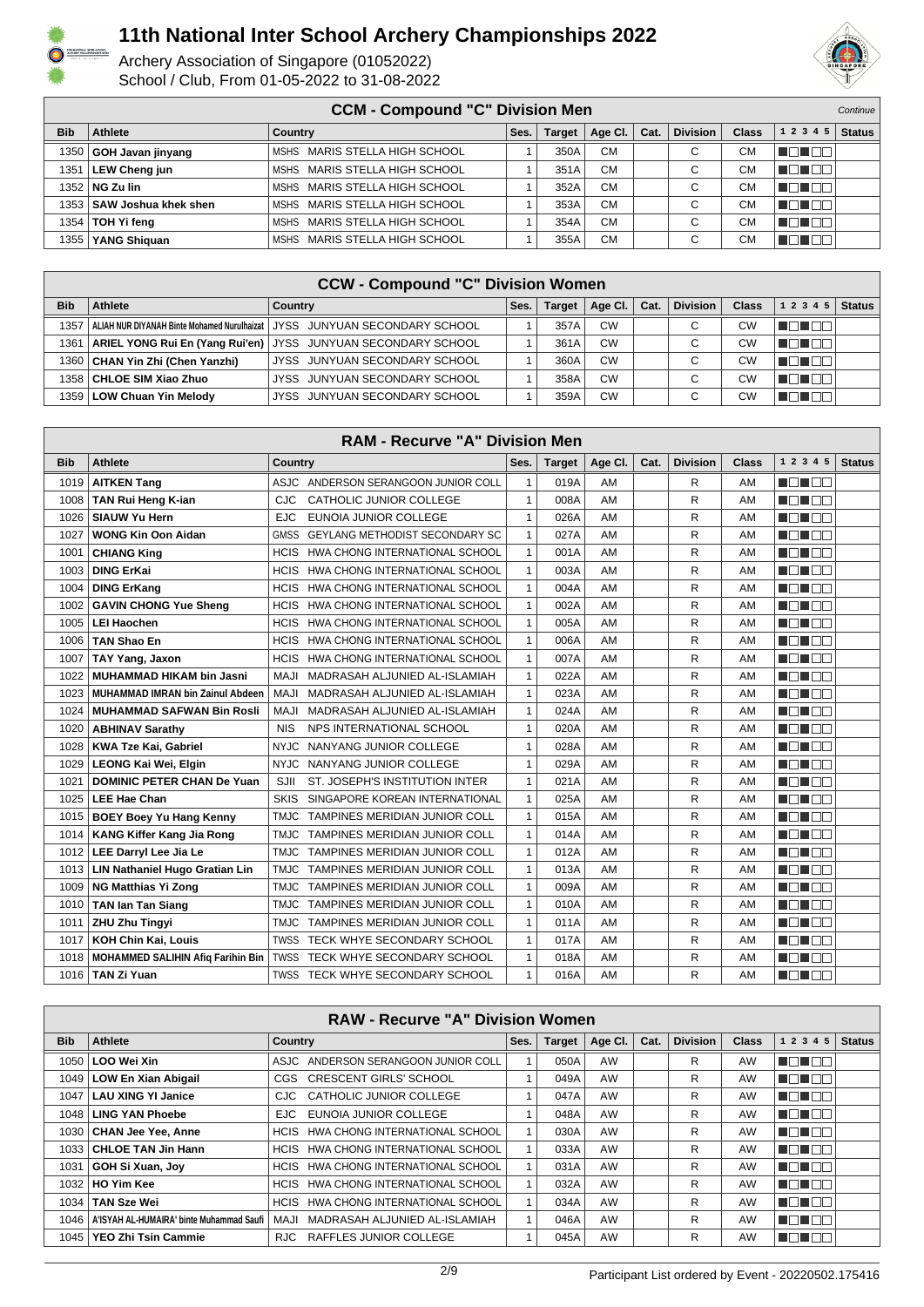



| <b>RAW - Recurve "A" Division Women</b><br>Continue |                                            |                                      |      |               |             |      |                 |              |             |        |  |
|-----------------------------------------------------|--------------------------------------------|--------------------------------------|------|---------------|-------------|------|-----------------|--------------|-------------|--------|--|
| <b>Bib</b>                                          | Athlete                                    | <b>Country</b>                       | Ses. | <b>Target</b> | Age Cl. $ $ | Cat. | <b>Division</b> | <b>Class</b> | 1 2 3 4 5   | Status |  |
| 1044                                                | <b>SIDNEY CHEONG Kaiting</b>               | <b>TEMASEK JUNIOR COLLEGE</b><br>TJC |      | 044A          | AW          |      | R               | AW           | N BIN BIN   |        |  |
| 1035                                                | KAUR Melisha Kaur                          | TMJC TAMPINES MERIDIAN JUNIOR COLL   |      | 035A          | AW          |      | R               | AW           | n din bibli |        |  |
| 1039                                                | LIM Lim Jorja                              | TMJC TAMPINES MERIDIAN JUNIOR COLL   |      | 039A          | AW          |      | R               | <b>AW</b>    | MON OO      |        |  |
| 1037 <sup>1</sup>                                   | LOW Nakeisha Low Si En                     | TMJC TAMPINES MERIDIAN JUNIOR COLL   |      | 037A          | AW          |      | R               | AW           | no noo      |        |  |
|                                                     | 1036   QIAN Qian Yining                    | TMJC TAMPINES MERIDIAN JUNIOR COLL   |      | 036A          | AW          |      | R               | <b>AW</b>    | N DI DE     |        |  |
|                                                     | 1038   RAFI Siti Raudhah Binte Mohamed Raf | TMJC TAMPINES MERIDIAN JUNIOR COLL   |      | 038A          | AW          |      | R               | AW           | N EN EN     |        |  |
| 1040                                                | <b>ZHENG Zheng Tongyan</b>                 | TMJC TAMPINES MERIDIAN JUNIOR COLL   |      | 040A          | AW          |      | R               | AW           | N DHE E     |        |  |
| 1042                                                | MOHAMMED RINO SHAHRIL Aqiilah Iffah Binte  | TWSS TECK WHYE SECONDARY SCHOOL      |      | 042A          | AW          |      | R               | AW           | NON OO      |        |  |
| 1041                                                | <b>SANWAN Dian Farhah Binte</b>            | TWSS TECK WHYE SECONDARY SCHOOL      |      | 041A          | AW          |      | R               | AW           | N BIN BIN   |        |  |
| 1043                                                | TAN Rachel, Wan Shan                       | TWSS TECK WHYE SECONDARY SCHOOL      |      | 043A          | AW          |      | R               | AW           | n din Ele   |        |  |

| <b>RBM - Recurve "B" Division Men</b> |                                                |             |                                     |              |               |           |      |                 |           |                    |               |
|---------------------------------------|------------------------------------------------|-------------|-------------------------------------|--------------|---------------|-----------|------|-----------------|-----------|--------------------|---------------|
| <b>Bib</b>                            | <b>Athlete</b>                                 | Country     |                                     | Ses.         | <b>Target</b> | Age Cl.   | Cat. | <b>Division</b> | Class     | 1 2 3 4 5          | <b>Status</b> |
| 1112                                  | LEE Aaron Joseph Kai Shing                     | AIS         | AUSTRALIAN INTERNATIONAL SCHOO      | $\mathbf{1}$ | 112A          | <b>BM</b> |      | R               | <b>BM</b> | HE HE H            |               |
| 1127                                  | YIHANG DONG Benson                             | <b>AIS</b>  | AUSTRALIAN INTERNATIONAL SCHOO      | $\mathbf{1}$ | 127A          | <b>BM</b> |      | R               | <b>BM</b> | MEN E E            |               |
| 1118                                  | <b>MAK Ming Jie</b>                            |             | BDVSS BEDOK VIEW SECONDARY SCHOOL   | $\mathbf{1}$ | 118A          | BM        |      | R               | <b>BM</b> | MEN E E            |               |
| 1140                                  | PEH Yun How Howard                             |             | CTSS CLEMENTI TOWN SECONDARY SCHOOL | $\mathbf{1}$ | 140A          | BM        |      | R               | <b>BM</b> | <u> Henri Bi</u>   |               |
| 1137                                  | <b>COLLINGS Ben</b>                            |             | DCS DULWICH COLLEGE SINGAPORE       | $\mathbf{1}$ | 137A          | <b>BM</b> |      | R               | <b>BM</b> | MEN DE             |               |
|                                       | 1079   CHEW Yee Heng (Zhou Yiheng)             |             | HCIS HWA CHONG INTERNATIONAL SCHOOL | $\mathbf{1}$ | 079A          | BM        |      | R               | <b>BM</b> | MOL 88             |               |
| 1078                                  | <b>JAYDEN DANI CHEN Yi Heng</b>                |             | HCIS HWA CHONG INTERNATIONAL SCHOOL | $\mathbf{1}$ | 078A          | <b>BM</b> |      | R               | <b>BM</b> | N ON OO            |               |
| 1080                                  | KOO Yi Hang Aden                               | <b>HCIS</b> | HWA CHONG INTERNATIONAL SCHOOL      | $\mathbf{1}$ | 080A          | ВM        |      | R               | <b>BM</b> | N EN EN            |               |
| 1081                                  | <b>LAM Jirawat Jean-Kidd</b>                   | <b>HCIS</b> | HWA CHONG INTERNATIONAL SCHOOL      | $\mathbf{1}$ | 081A          | <b>BM</b> |      | R               | <b>BM</b> | N DI BE            |               |
| 1082                                  | <b>LAU Zon Onn</b>                             | <b>HCIS</b> | HWA CHONG INTERNATIONAL SCHOOL      | $\mathbf{1}$ | 082A          | ВM        |      | R               | BM        | MO U O O           |               |
| 1084                                  | <b>SHERAB Alex Lobsang</b>                     | <b>HCIS</b> | HWA CHONG INTERNATIONAL SCHOOL      | $\mathbf{1}$ | 084A          | <b>BM</b> |      | R               | <b>BM</b> | HE 182             |               |
| 1083                                  | <b>TAY Xi Bob</b>                              | <b>HCIS</b> | HWA CHONG INTERNATIONAL SCHOOL      | $\mathbf{1}$ | 083A          | ВM        |      | R               | <b>BM</b> | MENTE E            |               |
| 1085                                  | <b>WONGTREENATRKOON Jirapas</b>                | <b>HCIS</b> | HWA CHONG INTERNATIONAL SCHOOL      | $\mathbf{1}$ | 085A          | BM        |      | R               | <b>BM</b> | MEN DE             |               |
| 1070                                  | <b>ANDIN Risdany Yurisno</b>                   |             | JYSS JUNYUAN SECONDARY SCHOOL       | $\mathbf{1}$ | 070A          | <b>BM</b> |      | R               | <b>BM</b> | MO MO W            |               |
| 1071                                  | DAVIAN SNG Joon Kai                            |             | JYSS JUNYUAN SECONDARY SCHOOL       | $\mathbf{1}$ | 071A          | BM        |      | R               | <b>BM</b> | HE 182             |               |
| 1065                                  | <b>DENNIS LIAO Zhenjie</b>                     | <b>JYSS</b> | JUNYUAN SECONDARY SCHOOL            | $\mathbf{1}$ | 065A          | <b>BM</b> |      | R               | BM        | MENTE E            |               |
| 1066                                  | ILHAM HAKIMI Bin Isa                           | <b>JYSS</b> | JUNYUAN SECONDARY SCHOOL            | $\mathbf{1}$ | 066A          | ВM        |      | R               | <b>BM</b> | N DI BE            |               |
| 1067                                  | <b>JOEL CHAN Zhuo En</b>                       | <b>JYSS</b> | JUNYUAN SECONDARY SCHOOL            | $\mathbf{1}$ | 067A          | BM        |      | R               | <b>BM</b> | MOL 88             |               |
| 1072                                  | KIM Hyun Joong, Lucas                          |             | JYSS JUNYUAN SECONDARY SCHOOL       | $\mathbf{1}$ | 072A          | <b>BM</b> |      | R               | BM        | N EN E E           |               |
| 1068                                  | LIM Kai Xuan                                   | JYSS        | JUNYUAN SECONDARY SCHOOL            | $\mathbf{1}$ | 068A          | BM        |      | R               | <b>BM</b> | e de la co         |               |
| 1069                                  | <b>LIM Song Yang</b>                           | JYSS        | JUNYUAN SECONDARY SCHOOL            | $\mathbf{1}$ | 069A          | <b>BM</b> |      | R               | <b>BM</b> | N DI BO            |               |
| 1073                                  | LOO Yan Yi                                     |             | JYSS JUNYUAN SECONDARY SCHOOL       | $\mathbf{1}$ | 073A          | BM        |      | R               | <b>BM</b> | MO MO W            |               |
| 1074                                  | <b>LUCAS LIM Wei Long</b>                      |             | JYSS JUNYUAN SECONDARY SCHOOL       | $\mathbf{1}$ | 074A          | <b>BM</b> |      | R               | <b>BM</b> | NO HOO             |               |
|                                       | 1075   MOHAMED QAYYUM Bin Rosli                |             | JYSS JUNYUAN SECONDARY SCHOOL       | $\mathbf{1}$ | 075A          | ВM        |      | R               | BM        | <u> Henri Bi</u>   |               |
|                                       | 1076   RYAN DERNIS NG Ding Sheng               | JYSS        | JUNYUAN SECONDARY SCHOOL            | $\mathbf{1}$ | 076A          | <b>BM</b> |      | R               | BM        | HE HE H            |               |
| 1077                                  | <b>THONG Jen Yung</b>                          | JYSS        | JUNYUAN SECONDARY SCHOOL            | $\mathbf{1}$ | 077A          | ВM        |      | R               | <b>BM</b> | Ma Mala            |               |
| 1132                                  | ASYRAAF SYAFAAT Bin Mohammad Nazri             | MAI         | MADRASAH AL-ARABIAH AL-ISLAMIA      | $\mathbf{1}$ | 132A          | <b>BM</b> |      | R               | <b>BM</b> | N EIN EIN          |               |
| 1130                                  | <b>MOHAMAD HARITH MUQRI Bin Mohamad Zaifar</b> | MAI         | MADRASAH AL-ARABIAH AL-ISLAMIA      | $\mathbf{1}$ | 130A          | <b>BM</b> |      | R               | <b>BM</b> | N E E E E          |               |
| 1131                                  | MUHAMMAD AFIQ HADI Putra Azhar                 | MAI         | MADRASAH AL-ARABIAH AL-ISLAMIA      | $\mathbf{1}$ | 131A          | ВM        |      | R               | <b>BM</b> | ______             |               |
| 1133                                  | MUHAMMAD ASYRAF Bin Mohamad Azmi               | MAI         | MADRASAH AL-ARABIAH AL-ISLAMIA      | $\mathbf{1}$ | 133A          | <b>BM</b> |      | R               | <b>BM</b> | MO HOO             |               |
| 1134                                  | <b>MUHAMMED SHAFIQ Bin Adnan</b>               | MAI         | MADRASAH AL-ARABIAH AL-ISLAMIA      | $\mathbf{1}$ | 134A          | BM        |      | R               | <b>BM</b> | N EN E E           |               |
| 1122                                  | AHMAD RAIYAN bin Roslan                        | MAJI        | MADRASAH ALJUNIED AL-ISLAMIAH       | $\mathbf{1}$ | 122A          | <b>BM</b> |      | R               | <b>BM</b> | e de la co         |               |
| 1124                                  | <b>FIRAS ALEEF bin Abdul Halim</b>             | MAJI        | MADRASAH ALJUNIED AL-ISLAMIAH       | $\mathbf{1}$ | 124A          | ВM        |      | R               | <b>BM</b> | - 8 - 8 -          |               |
| 1120                                  | <b>MIRZA bin Hasri</b>                         | MAJI        | MADRASAH ALJUNIED AL-ISLAMIAH       | $\mathbf{1}$ | 120A          | <b>BM</b> |      | R               | <b>BM</b> | MEN E E            |               |
| 1125                                  | <b>MUHAMMAD AFIQ bin Roslan</b>                | MAJI        | MADRASAH ALJUNIED AL-ISLAMIAH       | $\mathbf{1}$ | 125A          | ВM        |      | R               | <b>BM</b> | N EIN EIN          |               |
| 1121                                  | MUHAMMAD MIRZA bin Haslan                      | MAJI        | MADRASAH ALJUNIED AL-ISLAMIAH       | $\mathbf{1}$ | 121A          | BM        |      | R               | <b>BM</b> | HE 192             |               |
| 1123                                  | <b>RIFQI MIRZA Bin Feros</b>                   | MAJI        | MADRASAH ALJUNIED AL-ISLAMIAH       | $\mathbf{1}$ | 123A          | <b>BM</b> |      | $\mathsf{R}$    | <b>BM</b> | N O D O O          |               |
|                                       | 1086   MADSEN Marius                           | <b>MIC</b>  | MUHAMMADIYAH ISLAMIC COLLEGE        | 1            | 086A          | ВM        |      | R               | ВM        | Martin Sil         |               |
| 1087                                  | <b>CHAN Git haam radiant</b>                   |             | MSHS MARIS STELLA HIGH SCHOOL       | $\mathbf{1}$ | 087A          | BM        |      | R               | BM        | MON OO             |               |
| 1088                                  | <b>CHEN Kaiyuan</b>                            |             | MSHS MARIS STELLA HIGH SCHOOL       | 1            | 088A          | ВM        |      | R               | <b>BM</b> | NG NG PI           |               |
| 1089                                  | <b>CHIA Seng hung</b>                          |             | MSHS MARIS STELLA HIGH SCHOOL       | $\mathbf{1}$ | 089A          | BM        |      | R               | <b>BM</b> | <u> Heleta e</u>   |               |
| 1090                                  | <b>CHONG Kuan wei alphonsus</b>                |             | MSHS MARIS STELLA HIGH SCHOOL       | $\mathbf{1}$ | 090A          | <b>BM</b> |      | R               | <b>BM</b> | Martin Sil         |               |
| 1091                                  | CHOW Jun xian jaydon                           |             | MSHS MARIS STELLA HIGH SCHOOL       | 1            | 091A          | ВM        |      | R               | BM        | MO HOO             |               |
| 1092                                  | <b>CHUA Darrell</b>                            |             | MSHS MARIS STELLA HIGH SCHOOL       | $\mathbf{1}$ | 092A          | <b>BM</b> |      | R               | <b>BM</b> | N DI DE            |               |
| 1093                                  | GEOW Jerome yi xuan                            |             | MSHS MARIS STELLA HIGH SCHOOL       | 1            | 093A          | BM        |      | R               | <b>BM</b> | Mana a Ba          |               |
| 1095                                  | <b>GOH Justin</b>                              |             | MSHS MARIS STELLA HIGH SCHOOL       | $\mathbf{1}$ | 095A          | BM        |      | R               | <b>BM</b> | Ma Mac             |               |
| 1094                                  | <b>GOH Manfred jun le</b>                      |             | MSHS MARIS STELLA HIGH SCHOOL       | $\mathbf{1}$ | 094A          | ВM        |      | R               | ВM        | MEN DE             |               |
| 1096                                  | <b>HOE Yan kai</b>                             |             | MSHS MARIS STELLA HIGH SCHOOL       | 1            | 096A          | ВM        |      | R               | ВM        | <u>i di biblio</u> |               |
| 1097                                  | <b>LEE Kevion tung yi</b>                      |             | MSHS MARIS STELLA HIGH SCHOOL       | 1            | 097A          | ВM        |      | R               | <b>BM</b> | Mana a Ba          |               |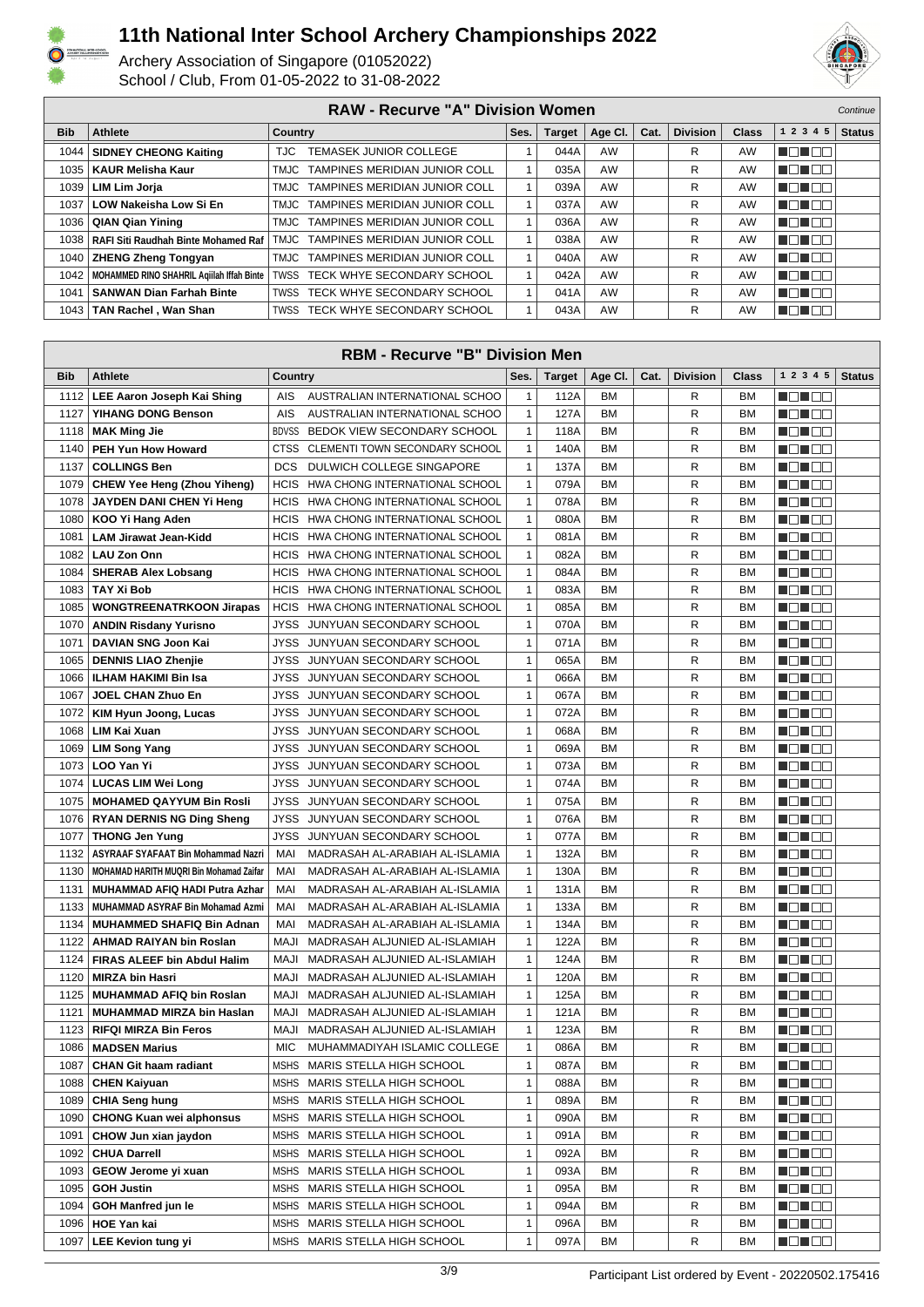



|            | <b>RBM - Recurve "B" Division Men</b><br>Continue |                                                |              |               |           |      |                 |           |              |               |  |
|------------|---------------------------------------------------|------------------------------------------------|--------------|---------------|-----------|------|-----------------|-----------|--------------|---------------|--|
| <b>Bib</b> | <b>Athlete</b>                                    | <b>Country</b>                                 | Ses.         | <b>Target</b> | Age Cl.   | Cat. | <b>Division</b> | Class     | 1 2 3 4 5    | <b>Status</b> |  |
| 1098       | OH Swee yong terence                              | MSHS MARIS STELLA HIGH SCHOOL                  | 1            | 098A          | <b>BM</b> |      | R               | <b>BM</b> | n na mats    |               |  |
| 1099       | <b>ONG Yan Jun Ervin</b>                          | MARIS STELLA HIGH SCHOOL<br><b>MSHS</b>        | $\mathbf{1}$ | 099A          | <b>BM</b> |      | R               | <b>BM</b> | n din Ele    |               |  |
| 1100       | RAMACHANDRAN John-paul                            | MARIS STELLA HIGH SCHOOL<br><b>MSHS</b>        | $\mathbf{1}$ | 100A          | <b>BM</b> |      | R               | <b>BM</b> | MA NA TITULI |               |  |
| 1101       | <b>SEAH Yu bin</b>                                | <b>MARIS STELLA HIGH SCHOOL</b><br><b>MSHS</b> | $\mathbf{1}$ | 101A          | <b>BM</b> |      | R               | <b>BM</b> | MA NATI      |               |  |
| 1102       | SOH Jarrett ging yang                             | MARIS STELLA HIGH SCHOOL<br><b>MSHS</b>        | $\mathbf{1}$ | 102A          | <b>BM</b> |      | R               | <b>BM</b> | n nin nin    |               |  |
| 1103       | TAI Oscar cheng hin                               | MARIS STELLA HIGH SCHOOL<br><b>MSHS</b>        | $\mathbf{1}$ | 103A          | <b>BM</b> |      | R               | <b>BM</b> | n din Ele    |               |  |
| 1105       | <b>TAN Aik hong</b>                               | MARIS STELLA HIGH SCHOOL<br><b>MSHS</b>        | $\mathbf{1}$ | 105A          | <b>BM</b> |      | R               | <b>BM</b> | M D D B B    |               |  |
| 1106       | <b>TAN Wei kiat dominic</b>                       | MARIS STELLA HIGH SCHOOL<br><b>MSHS</b>        | $\mathbf{1}$ | 106A          | <b>BM</b> |      | R               | <b>BM</b> | MA NA        |               |  |
| 1104       | TAN Zheng han                                     | MARIS STELLA HIGH SCHOOL<br><b>MSHS</b>        | $\mathbf{1}$ | 104A          | <b>BM</b> |      | R               | <b>BM</b> | MA MAR       |               |  |
| 1107       | <b>TEH Jun hee</b>                                | MARIS STELLA HIGH SCHOOL<br><b>MSHS</b>        | $\mathbf{1}$ | 107A          | <b>BM</b> |      | R               | <b>BM</b> | n din me     |               |  |
| 1108       | <b>TEO Raphael</b>                                | MARIS STELLA HIGH SCHOOL<br><b>MSHS</b>        | $\mathbf{1}$ | 108A          | <b>BM</b> |      | R               | <b>BM</b> | MA DA DA     |               |  |
| 1109       | TEO Ryger zhao xian                               | <b>MSHS</b><br>MARIS STELLA HIGH SCHOOL        | $\mathbf{1}$ | 109A          | <b>BM</b> |      | R               | <b>BM</b> | MA DEL       |               |  |
| 1110       | <b>WIRAWAN Nathaniel axel</b>                     | <b>MARIS STELLA HIGH SCHOOL</b><br><b>MSHS</b> | $\mathbf{1}$ | 110A          | <b>BM</b> |      | R               | <b>BM</b> | MA NA T      |               |  |
| 1111       | YEO Chun an jansen                                | <b>MARIS STELLA HIGH SCHOOL</b><br><b>MSHS</b> | $\mathbf{1}$ | 111A          | <b>BM</b> |      | R               | <b>BM</b> | n din bin    |               |  |
| 1138       | <b>TAN Jin Rui Isaac</b>                          | NEW TOWN SECONDARY SCHOOL<br><b>NTSS</b>       | $\mathbf{1}$ | 138A          | <b>BM</b> |      | R               | <b>BM</b> | MA MAT       |               |  |
| 1128       | <b>LIAN Peihao</b>                                | ST. JOSEPH'S INSTITUTION INTER<br>SJII         | $\mathbf{1}$ | 128A          | <b>BM</b> |      | R               | <b>BM</b> | MA DEL       |               |  |
| 1126       | <b>PIERRE TAY Lucas</b>                           | ST. JOSEPH'S INSTITUTION INTER<br>SJII         | $\mathbf{1}$ | 126A          | <b>BM</b> |      | R               | <b>BM</b> | MA MAR       |               |  |
| 1119       | <b>WINSTON TAN Wen Ler</b>                        | SSS<br>SERANGOON SECONDARY SCHOOL              | $\mathbf{1}$ | 119A          | <b>BM</b> |      | R               | <b>BM</b> | n din bin    |               |  |
| 1136       | <b>LIM Yu Siong Davin</b>                         | <b>SST</b><br>SCHOOL OF SCIENCE AND TECHNOLO   | $\mathbf{1}$ | 136A          | <b>BM</b> |      | R               | <b>BM</b> | MA MAR       |               |  |
| 1135       | <b>SEOW Jin Jing Kyan</b>                         | <b>SST</b><br>SCHOOL OF SCIENCE AND TECHNOLO   | $\mathbf{1}$ | 135A          | <b>BM</b> |      | R               | <b>BM</b> | MA MARIT     |               |  |
| 1114       | <b>ANG Wei Lin, Patrick</b>                       | <b>TWSS</b><br>TECK WHYE SECONDARY SCHOOL      | $\mathbf{1}$ | 114A          | <b>BM</b> |      | R               | <b>BM</b> | N EN EA      |               |  |
| 1116       | HAW Wai Yi, Josh                                  | TECK WHYE SECONDARY SCHOOL<br><b>TWSS</b>      | $\mathbf{1}$ | 116A          | <b>BM</b> |      | R               | <b>BM</b> | n din Ele    |               |  |
| 1117       | <b>RAMDZAN Nor Hamizan Bin</b>                    | TWSS TECK WHYE SECONDARY SCHOOL                | $\mathbf{1}$ | 117A          | <b>BM</b> |      | R               | <b>BM</b> | M DI BE      |               |  |
| 1115       | TAN Yan Zhi, Galven                               | <b>TWSS</b><br>TECK WHYE SECONDARY SCHOOL      | $\mathbf{1}$ | 115A          | <b>BM</b> |      | R               | <b>BM</b> | MA MARIT     |               |  |
| 1129       | <b>CUI Aaron</b>                                  | <b>UWCSEA</b><br>UNITED WORLD COLLEGE OF SOUTH | $\mathbf{1}$ | 129A          | <b>BM</b> |      | R               | <b>BM</b> | MEN E E      |               |  |
| 1139       | <b>CHE Jun Tong, Lucas</b>                        | WHITLEY SECONDARY SCHOOL<br><b>WSS</b>         | $\mathbf{1}$ | 139A          | <b>BM</b> |      | R               | <b>BM</b> | n din me     |               |  |
| 1113       | MOHAMMAD HASHRIN Agil Durratulhikmah              | YYSS YUYING SECONDARY SCHOOL                   | $\mathbf{1}$ | 113A          | <b>BM</b> |      | R               | <b>BM</b> | MON E E      |               |  |

|            | <b>RBW - Recurve "B" Division Women</b>    |                                               |              |               |           |      |                 |           |             |               |
|------------|--------------------------------------------|-----------------------------------------------|--------------|---------------|-----------|------|-----------------|-----------|-------------|---------------|
| <b>Bib</b> | <b>Athlete</b>                             | <b>Country</b>                                | Ses.         | <b>Target</b> | Age CI.   | Cat. | <b>Division</b> | Class     | 1 2 3 4 5   | <b>Status</b> |
| 1159       | <b>LEE Ci En</b>                           | CGSS CEDAR GIRLS' SECONDARY SCHOOL            | 1            | 159A          | <b>BW</b> |      | R               | <b>BW</b> | - 10 - 10 - |               |
| 1165       | LIEW Xin Yu                                | <b>GESS</b><br><b>GAN ENG SENG SCHOOL</b>     | 1            | 165A          | <b>BW</b> |      | R               | <b>BW</b> | MEN BE      |               |
| 1180       | <b>TAN Yi Xuan Heidi</b>                   | <b>GAN ENG SENG SCHOOL</b><br><b>GESS</b>     | $\mathbf{1}$ | 180A          | <b>BW</b> |      | R               | <b>BW</b> | MA DE       |               |
| 1154       | <b>FAITH NG En Chih</b>                    | <b>HCIS</b><br>HWA CHONG INTERNATIONAL SCHOOL | $\mathbf{1}$ | 154A          | <b>BW</b> |      | R               | <b>BW</b> | n na mats   |               |
| 1150       | <b>HOU Sandara Kyrei Tee</b>               | <b>HCIS</b><br>HWA CHONG INTERNATIONAL SCHOOL | $\mathbf{1}$ | 150A          | <b>BW</b> |      | R               | <b>BW</b> | MEN E E     |               |
| 1151       | <b>IRAWADY Ivana</b>                       | <b>HCIS</b><br>HWA CHONG INTERNATIONAL SCHOOL | 1            | 151A          | <b>BW</b> |      | R               | <b>BW</b> | N ON BE     |               |
| 1153       | <b>JOYCELINE Narceylia</b>                 | <b>HCIS</b><br>HWA CHONG INTERNATIONAL SCHOOL | 1            | 153A          | <b>BW</b> |      | R               | <b>BW</b> | MA NA       |               |
| 1152       | <b>LUO Zhixuan</b>                         | <b>HCIS</b><br>HWA CHONG INTERNATIONAL SCHOOL | $\mathbf{1}$ | 152A          | <b>BW</b> |      | R               | <b>BW</b> | n din sin   |               |
| 1155       | <b>ONG Natasha Agam</b>                    | HWA CHONG INTERNATIONAL SCHOOL<br><b>HCIS</b> | $\mathbf{1}$ | 155A          | BW        |      | R               | <b>BW</b> | n din se    |               |
| 1158       | <b>SAMANTHA WOON Sze-En</b>                | <b>HCIS</b><br>HWA CHONG INTERNATIONAL SCHOOL | $\mathbf{1}$ | 158A          | <b>BW</b> |      | R               | <b>BW</b> | M D D B B   |               |
| 1156       | <b>WANG Chuhan</b>                         | <b>HCIS</b><br>HWA CHONG INTERNATIONAL SCHOOL | $\mathbf{1}$ | 156A          | <b>BW</b> |      | R               | <b>BW</b> | N EN EIG    |               |
| 1157       | <b>WEE KE Xuan Kate</b>                    | <b>HCIS</b><br>HWA CHONG INTERNATIONAL SCHOOL | $\mathbf{1}$ | 157A          | <b>BW</b> |      | R               | <b>BW</b> | MEN E E     |               |
| 1164       | <b>ROCHELLE Cherie Leonie Tan</b>          | HOLY INNOCENTS' HIGH SCHOOL<br><b>HIHS</b>    | 1            | 164A          | BW        |      | R               | <b>BW</b> | MEN E E     |               |
| 1160       | KUCHENBUCH Natalya                         | <b>IFS</b><br>LYCEE FRANCAIS DE SINGAPOUR     | 1            | 160A          | <b>BW</b> |      | R               | <b>BW</b> | MEN E E     |               |
| 1146       | <b>AMIRAH QISTINA Binte Shamsuri</b>       | <b>JYSS</b><br>JUNYUAN SECONDARY SCHOOL       | $\mathbf{1}$ | 146A          | <b>BW</b> |      | R               | <b>BW</b> | MA NA       |               |
| 1141       | <b>CHANASUK Ramida</b>                     | <b>JYSS</b><br>JUNYUAN SECONDARY SCHOOL       | $\mathbf{1}$ | 141A          | <b>BW</b> |      | R               | <b>BW</b> | N EN EI EI  |               |
| 1147       | <b>GOH Jermyn</b>                          | JYSS JUNYUAN SECONDARY SCHOOL                 | 1            | 147A          | <b>BW</b> |      | R               | <b>BW</b> | n din se    |               |
| 1142       | <b>IFFAH ILYANA Binte Faizal Izany</b>     | <b>JYSS</b><br>JUNYUAN SECONDARY SCHOOL       | 1            | 142A          | <b>BW</b> |      | R               | <b>BW</b> | M DI BE     |               |
| 1148       | KOU Yong Yu, Rochelle                      | JUNYUAN SECONDARY SCHOOL<br><b>JYSS</b>       | $\mathbf{1}$ | 148A          | <b>BW</b> |      | R               | <b>BW</b> | MA DE       |               |
| 1143       | <b>LEE Hui En Angel</b>                    | <b>JYSS</b><br>JUNYUAN SECONDARY SCHOOL       | $\mathbf{1}$ | 143A          | <b>BW</b> |      | R               | <b>BW</b> | MEN E E     |               |
| 1144       | <b>SHERYL TAN Zhi En</b>                   | JUNYUAN SECONDARY SCHOOL<br><b>JYSS</b>       | 1            | 144A          | <b>BW</b> |      | R               | <b>BW</b> | MEN E E     |               |
| 1145       | TAN Gek Xuan, Sheryl                       | JUNYUAN SECONDARY SCHOOL<br>JYSS              | 1            | 145A          | <b>BW</b> |      | R               | <b>BW</b> | N ON BE     |               |
| 1149       | <b>TAY Jing Hui</b>                        | JYSS JUNYUAN SECONDARY SCHOOL                 | 1            | 149A          | <b>BW</b> |      | R               | <b>BW</b> | MA NA       |               |
| 1174       | AISHA HUMAIRAH Mohd Kamal Ariffin          | MAI<br>MADRASAH AL-ARABIAH AL-ISLAMIA         | $\mathbf{1}$ | 174A          | <b>BW</b> |      | R               | <b>BW</b> | n din sin   |               |
| 1175       | <b>HANNAH' HADIRAH Binte Muhamed Hafez</b> | MAI<br>MADRASAH AL-ARABIAH AL-ISLAMIA         | 1            | 175A          | <b>BW</b> |      | R               | <b>BW</b> | n din se    |               |
| 1176       | <b>NAURATUL INSYIRAH Binte Zulkarnain</b>  | MAI<br>MADRASAH AL-ARABIAH AL-ISLAMIA         | 1            | 176A          | <b>BW</b> |      | R               | <b>BW</b> | M DI BE     |               |
| 1177       | NOR HANISAH MUSFIRAH Binte Mohamad Zaifar  | MADRASAH AL-ARABIAH AL-ISLAMIA<br>MAI         | $\mathbf{1}$ | 177A          | <b>BW</b> |      | R               | <b>BW</b> | MA MARIT    |               |
| 1178       | <b>NURUL ATIQAH Binte Mohammed Khalid</b>  | MAI<br>MADRASAH AL-ARABIAH AL-ISLAMIA         | $\mathbf{1}$ | 178A          | <b>BW</b> |      | R               | <b>BW</b> | n din sin   |               |
| 1179       | SHATRAH AL'HUSNA Binte Mohammad Ali        | MAI<br>MADRASAH AL-ARABIAH AL-ISLAMIA         | 1            | 179A          | <b>BW</b> |      | R               | <b>BW</b> | MEN E E     |               |
| 1169       | <b>AFIFAH Binte Abdul Rahman</b>           | <b>MAJI</b><br>MADRASAH ALJUNIED AL-ISLAMIAH  | 1            | 169A          | <b>BW</b> |      | R               | <b>BW</b> | M DI BIB    |               |
| 1167       | RAYYANATHUL AALIA Mohamed Khaleel          | MADRASAH ALJUNIED AL-ISLAMIAH<br>MAJI         | $\mathbf{1}$ | 167A          | <b>BW</b> |      | R               | <b>BW</b> | MA NA T     |               |
| 1170       | <b>SAFFANAH Athiyyah Muttaqien</b>         | <b>MAJI</b><br>MADRASAH ALJUNIED AL-ISLAMIAH  | $\mathbf{1}$ | 170A          | <b>BW</b> |      | R               | <b>BW</b> | MEN E E     |               |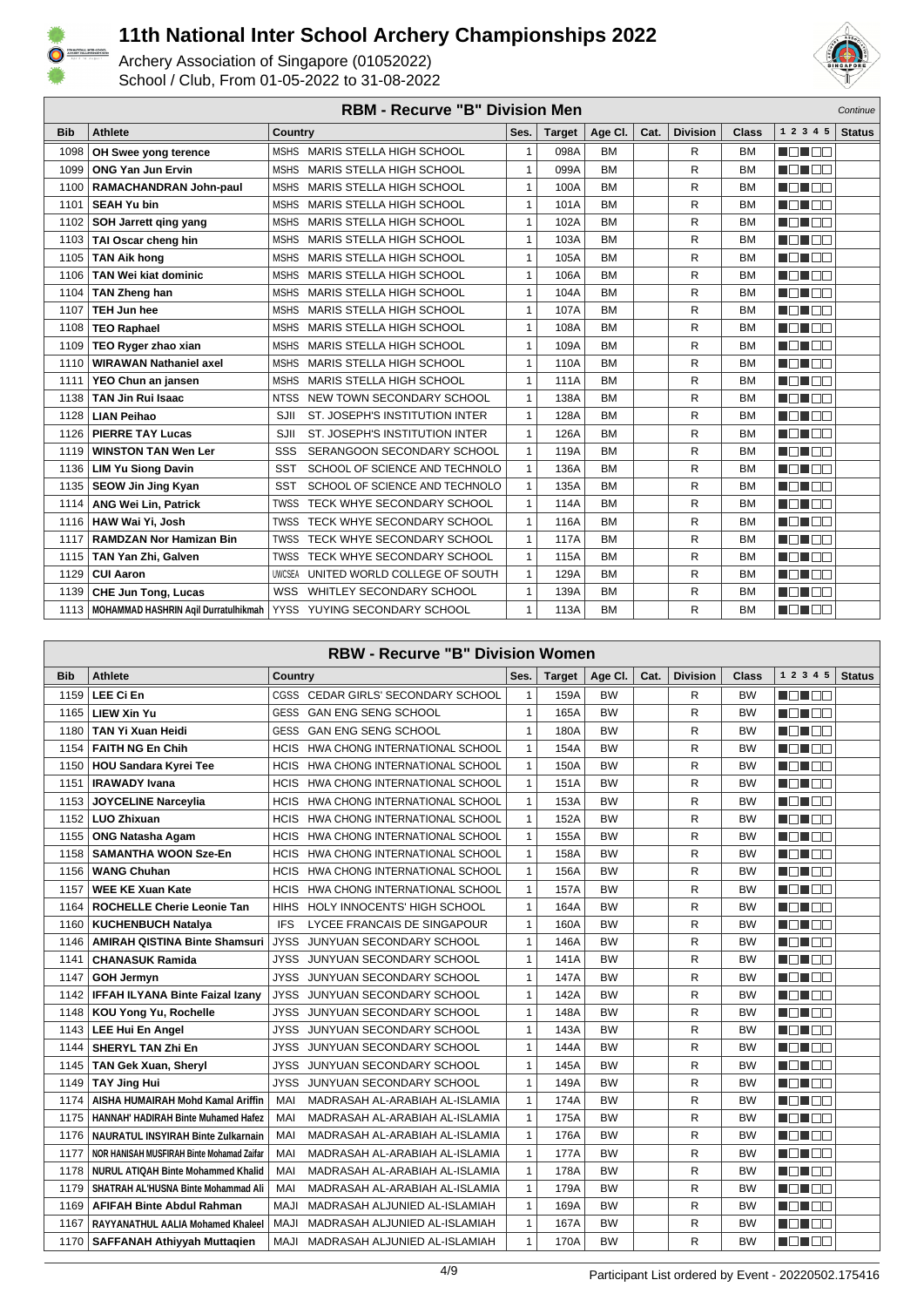



| <b>RBW - Recurve "B" Division Women</b> |                                          |                |                                      |      |               |           |      |                 |              | Continue     |               |
|-----------------------------------------|------------------------------------------|----------------|--------------------------------------|------|---------------|-----------|------|-----------------|--------------|--------------|---------------|
| <b>Bib</b>                              | Athlete                                  | <b>Country</b> |                                      | Ses. | <b>Target</b> | Age Cl.   | Cat. | <b>Division</b> | <b>Class</b> | 1 2 3 4 5    | <b>Status</b> |
| 1168                                    | <b>SOFEA BALQIS Binte Sudin</b>          | MAJI           | MADRASAH ALJUNIED AL-ISLAMIAH        |      | 168A          | <b>BW</b> |      | R               | <b>BW</b>    | N EN E E     |               |
|                                         | 1182   LOOI Shin, Clare                  |                | PHS PRESBYTERIAN HIGH SCHOOL         |      | 182A          | <b>BW</b> |      | R               | <b>BW</b>    | <b>TETER</b> |               |
|                                         | 1172   CHOO BOON SUAN Celestine          |                | RGS RAFFLES GIRLS SCHOOL             |      | 172A          | <b>BW</b> |      | R               | <b>BW</b>    | ME NE E      |               |
|                                         | 1183   AIN Nikita                        |                | SACSS ST.ANTHONY'S CANOSSIAN SEC SCH |      | 183A          | <b>BW</b> |      | R               | <b>BW</b>    | MON BE       |               |
| 1171                                    | <b>AGARWAL Aarna</b>                     |                | SAS SINGAPORE AMERICAN SCHOOL        |      | 171A          | <b>BW</b> |      | R               | <b>BW</b>    | MET E E      |               |
|                                         | 1166   CHONG Ning En                     | TSS.           | TEMASEK SECONDARY SCHOOL             |      | 166A          | <b>BW</b> |      | R               | <b>BW</b>    | n din se     |               |
| 1173                                    | <b>XIAO Yaxin</b>                        | TTS            | <b>TANGLIN TRUST SCHOOL</b>          |      | 173A          | <b>BW</b> |      | R               | <b>BW</b>    | ME NE E      |               |
| 1161                                    | <b>FEISAL Sara Falise binte Muhammad</b> | TWSS           | TECK WHYE SECONDARY SCHOOL           |      | 161A          | <b>BW</b> |      | R               | <b>BW</b>    | MA NA TITO   |               |
|                                         | 1162   GANESHAN Shrika Rajesh            |                | TWSS TECK WHYE SECONDARY SCHOOL      |      | 162A          | <b>BW</b> |      | R               | <b>BW</b>    | MET E E      |               |
|                                         | 1163   LOW Le En                         |                | TWSS TECK WHYE SECONDARY SCHOOL      |      | 163A          | <b>BW</b> |      | R               | <b>BW</b>    | n din bibli  |               |
|                                         | 1181   POON Yan Thung, Charlene          |                | ZHSS ZHONG HUA SECONDARY SCHOOL      |      | 181A          | <b>BW</b> |      | R               | <b>BW</b>    | MEN E E      |               |

| <b>RCM - Recurve "C" Division Men</b> |                                              |                |                                     |              |               |           |      |                 |           |                      |               |
|---------------------------------------|----------------------------------------------|----------------|-------------------------------------|--------------|---------------|-----------|------|-----------------|-----------|----------------------|---------------|
| <b>Bib</b>                            | <b>Athlete</b>                               | <b>Country</b> |                                     | Ses.         | <b>Target</b> | Age CI.   | Cat. | <b>Division</b> | Class     | 1 2 3 4 5            | <b>Status</b> |
| 1260                                  | JOSH LONG Zheng Yi                           |                | ACS ARCHERY CLUB OF SINGAPORE       | 1            | 260A          | <b>CM</b> |      | R               | <b>CM</b> | N E N E E            |               |
| 1280                                  | SOON Kai Xun                                 | <b>AES</b>     | <b>ASSUMPATION ENGLISH</b>          | 1            | 280A          | <b>CM</b> |      | R               | <b>CM</b> | n On Da              |               |
| 1255                                  | <b>RHYS Loh</b>                              | <b>BKVSS</b>   | BEDOK VIEW SECONDARY SCHOOL         | 1            | 255A          | <b>CM</b> |      | R               | <b>CM</b> | N EN EN              |               |
| 1277                                  | <b>TAN Rui Zhi</b>                           |                | BKVSS BEDOK VIEW SECONDARY SCHOOL   | $\mathbf{1}$ | 277A          | <b>CM</b> |      | R               | <b>CM</b> | N DI BE              |               |
| 1267                                  | <b>LIM CONG DE Darren</b>                    |                | CTSS CLEMENTI TOWN SECONDARY SCHOOL | $\mathbf{1}$ | 267A          | <b>CM</b> |      | R               | <b>CM</b> | ME NE E              |               |
| 1278                                  | SEOW Jin Jie Jyan                            | CTSS           | CLEMENTI TOWN SECONDARY SCHOOL      | $\mathbf{1}$ | 278A          | <b>CM</b> |      | R               | <b>CM</b> | MO NO O              |               |
| 1257                                  | <b>SALAHUDEEN Sheik Hussein</b>              | <b>DSS</b>     | DUNMAN SECONDARY SCHOOL             | $\mathbf{1}$ | 257A          | <b>CM</b> |      | R               | <b>CM</b> | N EN EN              |               |
| 1256                                  | PUTRA AZHAR Muhammad Mika Haziq              | <b>EFSS</b>    | EDGE FIELD SECONDARY SCHOOL         | $\mathbf{1}$ | 256A          | <b>CM</b> |      | R               | <b>CM</b> | N DI BE              |               |
| 1283                                  | <b>WONG Han Qian</b>                         |                | FHSS FUHUA SECONDARY SCHOOL         | $\mathbf{1}$ | 283A          | <b>CM</b> |      | R               | <b>CM</b> | N EN EN              |               |
| 1281                                  | <b>WEE Kaeden</b>                            | GYSS           | GUANGYANG SECONDARY SCHOOL          | 1            | 281A          | <b>CM</b> |      | R               | <b>CM</b> | N EN EL              |               |
| 1220                                  | <b>CHIANG Le</b>                             | <b>HCIS</b>    | HWA CHONG INTERNATIONAL SCHOOL      | 1            | 220A          | <b>CM</b> |      | R               | <b>CM</b> | n din se             |               |
| 1222                                  | EVAN SEAH khai Shiong (Xu Kaixiang)          | <b>HCIS</b>    | HWA CHONG INTERNATIONAL SCHOOL      | 1            | 222A          | <b>CM</b> |      | R               | <b>CM</b> | N DI DE              |               |
| 1224                                  | JONATHAN TAN Cheng Loon (Chen Zheng Lun)     | <b>HCIS</b>    | HWA CHONG INTERNATIONAL SCHOOL      | $\mathbf{1}$ | 224A          | <b>CM</b> |      | R               | <b>CM</b> | ME NE E              |               |
| 1226                                  | JORDAN ZHENG Hao Tian                        | <b>HCIS</b>    | HWA CHONG INTERNATIONAL SCHOOL      | $\mathbf{1}$ | 226A          | <b>CM</b> |      | R               | <b>CM</b> | MO NO O              |               |
| 1221                                  | <b>LEONG Tze Hun</b>                         | <b>HCIS</b>    | HWA CHONG INTERNATIONAL SCHOOL      | $\mathbf{1}$ | 221A          | <b>CM</b> |      | R               | <b>CM</b> | <u> List is s</u>    |               |
| 1223                                  | SU Jun Zhe, Louis                            | <b>HCIS</b>    | HWA CHONG INTERNATIONAL SCHOOL      | $\mathbf{1}$ | 223A          | <b>CM</b> |      | R               | <b>CM</b> | man ma               |               |
| 1225                                  | TAY Rong Han Timothy (Zheng Rongha           | <b>HCIS</b>    | HWA CHONG INTERNATIONAL SCHOOL      | 1            | 225A          | <b>CM</b> |      | R               | <b>CM</b> | N EN ELE             |               |
| 1282                                  | NADA BIN MUHAMMAD HERMAN IIham               | <b>HSCS</b>    | HAI SING CATHOLIC SCHOOL            | $\mathbf{1}$ | 282A          | <b>CM</b> |      | R               | <b>CM</b> | n On Da              |               |
| 1215                                  | <b>IMAAN Hussain</b>                         | JYSS           | JUNYUAN SECONDARY SCHOOL            | $\mathbf{1}$ | 215A          | <b>CM</b> |      | R               | <b>CM</b> | N EN EN              |               |
| 1212                                  | <b>KIRAN CHUA Yu Jieh</b>                    | JYSS           | JUNYUAN SECONDARY SCHOOL            | 1            | 212A          | СM        |      | R               | <b>CM</b> | N DI DE              |               |
| 1217                                  | <b>LEUNG Yen Heng, Mathew</b>                | JYSS           | JUNYUAN SECONDARY SCHOOL            | 1            | 217A          | <b>CM</b> |      | R               | <b>CM</b> | ME NE E              |               |
| 1219                                  | LOW Zao Way (Liu Zhaowei)                    | JYSS           | JUNYUAN SECONDARY SCHOOL            | $\mathbf{1}$ | 219A          | <b>CM</b> |      | R               | <b>CM</b> | N EN E E             |               |
| 1216                                  | MUHAMMAD NABIL Bin Abdul Rahman              | JYSS           | JUNYUAN SECONDARY SCHOOL            | $\mathbf{1}$ | 216A          | <b>CM</b> |      | R               | <b>CM</b> | N O N O O            |               |
| 1218                                  | POK Jian Feng, Josiah                        | JYSS           | JUNYUAN SECONDARY SCHOOL            | $\mathbf{1}$ | 218A          | <b>CM</b> |      | R               | <b>CM</b> | MEN DE               |               |
| 1213                                  | SHAUN PEK Chun See                           |                | JYSS JUNYUAN SECONDARY SCHOOL       | 1            | 213A          | <b>CM</b> |      | R               | <b>CM</b> | MON OO               |               |
| 1214                                  | <b>SIM Hong Rui</b>                          |                | JYSS JUNYUAN SECONDARY SCHOOL       | $\mathbf{1}$ | 214A          | <b>CM</b> |      | R               | <b>CM</b> | NET EE               |               |
| 1268                                  | <b>AHMAD HARITH Bin Mohamad Noor</b>         | MAI            | MADRASAH AL-ARABIAH AL-ISLAMIA      | 1            | 268A          | <b>CM</b> |      | R               | <b>CM</b> | N EN E E             |               |
| 1272                                  | <b>HANDZOLAH Bin Muhammad Taufig</b>         | MAI            | MADRASAH AL-ARABIAH AL-ISLAMIA      | 1            | 272A          | <b>CM</b> |      | R               | <b>CM</b> | N EN EI EI           |               |
| 1273                                  | <b>KENZI RAFIZAN Nofiari</b>                 | MAI            | MADRASAH AL-ARABIAH AL-ISLAMIA      | 1            | 273A          | <b>CM</b> |      | R               | <b>CM</b> | N EN EN              |               |
| 1269                                  | <b>MOHAMED ASHIQ Bin Mohamed Farouk</b>      | MAI            | MADRASAH AL-ARABIAH AL-ISLAMIA      | $\mathbf{1}$ | 269A          | <b>CM</b> |      | R               | <b>CM</b> | N EN EL              |               |
| 1270                                  | <b>MOHAMMAD FAWAZUL Islam</b>                | MAI            | MADRASAH AL-ARABIAH AL-ISLAMIA      | $\mathbf{1}$ | 270A          | <b>CM</b> |      | R               | <b>CM</b> | N EN EN              |               |
| 1274                                  | MUHAMMAD AARIZ IZHAR Bin Mohammad Faizal     | MAI            | MADRASAH AL-ARABIAH AL-ISLAMIA      | $\mathbf{1}$ | 274A          | <b>CM</b> |      | R               | <b>CM</b> | Ma Mala              |               |
| 1275                                  | <b>RAFAEL AQEEL Bin Muhammad Syakirin</b>    | MAI            | MADRASAH AL-ARABIAH AL-ISLAMIA      | $\mathbf{1}$ | 275A          | <b>CM</b> |      | R               | <b>CM</b> | ME NE E              |               |
| 1271                                  | <b>RAUF RAPHAEL Zulkarnain</b>               | MAI            | MADRASAH AL-ARABIAH AL-ISLAMIA      | 1            | 271A          | <b>CM</b> |      | R               | <b>CM</b> | MON OO               |               |
| 1276                                  | SYAHID DANIEL Bin Shah Nuzul Ekramy          | MAI            | MADRASAH AL-ARABIAH AL-ISLAMIA      | 1            | 276A          | <b>CM</b> |      | R               | <b>CM</b> | _______              |               |
| 1262                                  | <b>HENDRA SYAHMI Bin Haslisham</b>           | NAJI           | MADRASAH ALJUNIED AL-ISLAMIAH       | $\mathbf{1}$ | 262A          | <b>CM</b> |      | R               | <b>CM</b> | MONDER               |               |
| 1265                                  | <b>ISHAQ PATEL Bin Muhammad Patel</b>        | MAJI           | MADRASAH ALJUNIED AL-ISLAMIAH       | $\mathbf{1}$ | 265A          | <b>CM</b> |      | R               | <b>CM</b> | N EN EN              |               |
|                                       | 1263   MOHAMMED IKRIMAH Bin Mohammed Salehin |                | MAJI MADRASAH ALJUNIED AL-ISLAMIAH  | 1            | 263A          | СM        |      | R               | СM        | NO HOO               |               |
| 1264                                  | <b>TUFEIL Hussain Zubair</b>                 | MAJI           | MADRASAH ALJUNIED AL-ISLAMIAH       | 1            | 264A          | <b>CM</b> |      | R               | СM        | N DI BE              |               |
| 1228                                  | CHAN Hao yu                                  |                | MSHS MARIS STELLA HIGH SCHOOL       | $\mathbf{1}$ | 228A          | СM        |      | R               | СM        | Maria 1919           |               |
| 1229                                  | <b>CHIA Zhen teng</b>                        |                | MSHS MARIS STELLA HIGH SCHOOL       | 1            | 229A          | СM        |      | R               | СM        | M O U O O            |               |
| 1230                                  | <b>CHONG Javier</b>                          |                | MSHS MARIS STELLA HIGH SCHOOL       | 1            | 230A          | СM        |      | R               | <b>CM</b> |                      |               |
| 1231                                  | <b>CHOW Wei heng</b>                         |                | MSHS MARIS STELLA HIGH SCHOOL       | 1            | 231A          | СM        |      | R               | СM        | NO HEE               |               |
| 1232                                  | <b>CHUA Chester zheng rong</b>               |                | MSHS MARIS STELLA HIGH SCHOOL       | 1            | 232A          | СM        |      | R               | СM        |                      |               |
| 1233                                  | <b>GOH Colin</b>                             |                | MSHS MARIS STELLA HIGH SCHOOL       | 1            | 233A          | СM        |      | R               | СM        | MOL 88               |               |
| 1234                                  | HSU Jon shun jonathan                        |                | MSHS MARIS STELLA HIGH SCHOOL       | 1            | 234A          | СM        |      | R               | <b>CM</b> | MON OO               |               |
| 1235                                  | <b>KONG Yuen teng joseph</b>                 | MSHS           | MARIS STELLA HIGH SCHOOL            | 1            | 235A          | СM        |      | R               | СM        | <u> Herman de la</u> |               |
| 1290                                  | LAU Rui Bang, Octavian                       |                | MSHS MARIS STELLA HIGH SCHOOL       | 1            | 290A          | CМ        |      | R               | <b>CM</b> | MON OO               |               |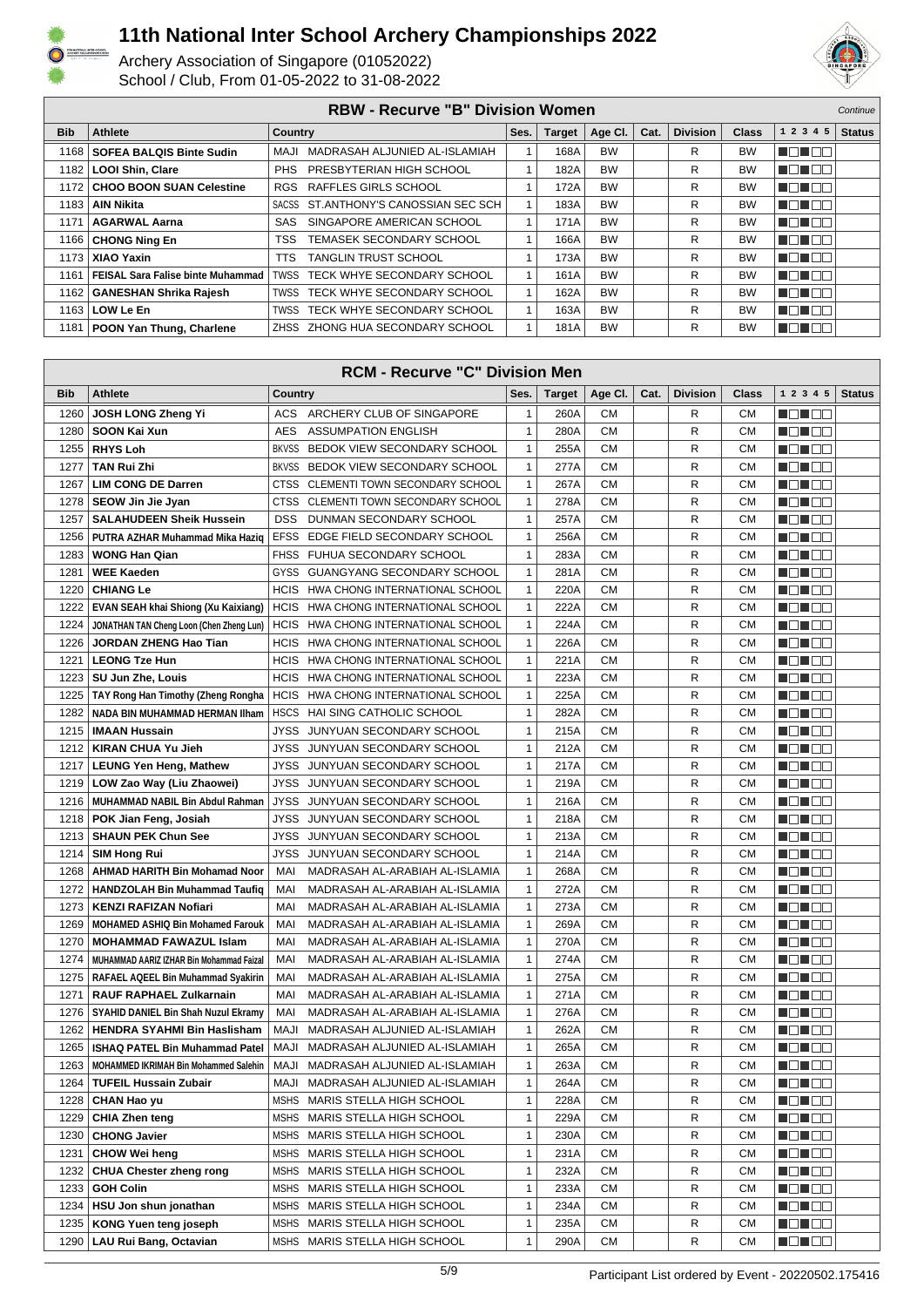



|            | <b>RCM - Recurve "C" Division Men</b><br>Continue |                                                |              |               |           |      |                 |           |              |               |  |
|------------|---------------------------------------------------|------------------------------------------------|--------------|---------------|-----------|------|-----------------|-----------|--------------|---------------|--|
| <b>Bib</b> | <b>Athlete</b>                                    | Country                                        | Ses.         | <b>Target</b> | Age Cl.   | Cat. | <b>Division</b> | Class     | 1 2 3 4 5    | <b>Status</b> |  |
| 1236       | <b>LEE Joshua lejie</b>                           | MSHS MARIS STELLA HIGH SCHOOL                  | 1            | 236A          | <b>CM</b> |      | R               | <b>CM</b> | HE EE        |               |  |
| 1237       | <b>LEONG En rui zachary</b>                       | MARIS STELLA HIGH SCHOOL<br>MSHS               | 1            | 237A          | <b>CM</b> |      | R               | <b>CM</b> | Ma Male      |               |  |
| 1238       | LIEW Matthias kiement yu jie                      | MARIS STELLA HIGH SCHOOL<br>MSHS               | 1            | 238A          | <b>CM</b> |      | R               | <b>CM</b> | N EIN EIN    |               |  |
| 1239       | LIM Cayden rui yang                               | MSHS MARIS STELLA HIGH SCHOOL                  | $\mathbf{1}$ | 239A          | <b>CM</b> |      | R               | <b>CM</b> | <b>RANDA</b> |               |  |
| 1240       | LIM Jun heng, jonas                               | MARIS STELLA HIGH SCHOOL<br><b>MSHS</b>        | $\mathbf{1}$ | 240A          | <b>CM</b> |      | R               | <b>CM</b> | MON E E      |               |  |
| 1241       | <b>LIUKARTONO Wilber zong xun</b>                 | MARIS STELLA HIGH SCHOOL<br><b>MSHS</b>        | 1            | 241A          | <b>CM</b> |      | R               | <b>CM</b> | n din se     |               |  |
| 1242       | LOH Joshua wai shing                              | <b>MSHS</b><br><b>MARIS STELLA HIGH SCHOOL</b> | 1            | 242A          | <b>CM</b> |      | R               | <b>CM</b> | MON OO       |               |  |
| 1243       | <b>LOH Kai shuo nathanael</b>                     | <b>MSHS</b><br><b>MARIS STELLA HIGH SCHOOL</b> | $\mathbf{1}$ | 243A          | <b>CM</b> |      | R               | <b>CM</b> | no noo       |               |  |
| 1244       | LUO Jun cheng                                     | <b>MSHS</b><br>MARIS STELLA HIGH SCHOOL        | 1            | 244A          | <b>CM</b> |      | R               | <b>CM</b> | MEN ER       |               |  |
| 1291       | <b>MUHAMMAD FARDIN Fahrudean</b>                  | <b>MARIS STELLA HIGH SCHOOL</b><br><b>MSHS</b> | 1            | 291A          | <b>CM</b> |      | R               | <b>CM</b> | MEN EE       |               |  |
| 1245       | ONG Kiat heng, ryan                               | MSHS MARIS STELLA HIGH SCHOOL                  | 1            | 245A          | <b>CM</b> |      | R               | <b>CM</b> | MON DE       |               |  |
| 1289       | <b>ONG Kiat Heng, Ryan</b>                        | MARIS STELLA HIGH SCHOOL<br><b>MSHS</b>        | $\mathbf{1}$ | 289A          | <b>CM</b> |      | R               | <b>CM</b> | n nin n      |               |  |
| 1246       | <b>ONG Kim boon justin</b>                        | <b>MARIS STELLA HIGH SCHOOL</b><br><b>MSHS</b> | 1            | 246A          | <b>CM</b> |      | R               | <b>CM</b> | MA NA        |               |  |
| 1247       | SHEN Li de                                        | <b>MSHS</b><br>MARIS STELLA HIGH SCHOOL        | 1            | 247A          | <b>CM</b> |      | R               | <b>CM</b> | n din se     |               |  |
| 1248       | <b>SIM Kek hwee</b>                               | MARIS STELLA HIGH SCHOOL<br><b>MSHS</b>        | $\mathbf{1}$ | 248A          | <b>CM</b> |      | R               | <b>CM</b> | NON OO       |               |  |
| 1249       | TAN Cayden emanuel kai jie                        | <b>MSHS</b><br>MARIS STELLA HIGH SCHOOL        | 1            | 249A          | <b>CM</b> |      | R               | <b>CM</b> | n na m       |               |  |
| 1250       | <b>THOO Ethan yifan</b>                           | MSHS MARIS STELLA HIGH SCHOOL                  | 1            | 250A          | <b>CM</b> |      | R               | <b>CM</b> | MON OB       |               |  |
| 1251       | <b>WANG Ruixuan</b>                               | <b>MARIS STELLA HIGH SCHOOL</b><br><b>MSHS</b> | $\mathbf{1}$ | 251A          | <b>CM</b> |      | R               | <b>CM</b> | MON OO       |               |  |
| 1252       | WONG Wes zi yu                                    | MARIS STELLA HIGH SCHOOL<br><b>MSHS</b>        | $\mathbf{1}$ | 252A          | <b>CM</b> |      | R               | <b>CM</b> | MONDE.       |               |  |
| 1253       | YANG Ming yu                                      | MARIS STELLA HIGH SCHOOL<br><b>MSHS</b>        | 1            | 253A          | <b>CM</b> |      | R               | <b>CM</b> | na nao       |               |  |
| 1254       | <b>ZHANG Mingze</b>                               | MARIS STELLA HIGH SCHOOL<br><b>MSHS</b>        | $\mathbf{1}$ | 254A          | <b>CM</b> |      | R               | <b>CM</b> | HEN EE       |               |  |
| 1279       | <b>LOW Yohann</b>                                 | <b>NUSHS</b><br>NUS HIGH SCHOOL OF MATH AND SC | $\mathbf{1}$ | 279A          | <b>CM</b> |      | R               | <b>CM</b> | Mana a       |               |  |
| 1258       | <b>OLIVER YEOW Zi Lok</b>                         | NUS HIGH SCHOOL OF MATH AND SC<br><b>NUSHS</b> | $\mathbf{1}$ | 258A          | <b>CM</b> |      | R               | <b>CM</b> | M DI BE      |               |  |
| 1287       | <b>QUAH Yu Hao, Nicholas</b>                      | PRESBYTERIAN HIGH SCHOOL<br><b>PHS</b>         | $\mathbf{1}$ | 287A          | <b>CM</b> |      | R               | <b>CM</b> | MA NA NA     |               |  |
| 1261       | <b>CHEN Yuxi</b>                                  | <b>PHSS</b><br>PEI HWA SECONDARY SCHOOL        | $\mathbf{1}$ | 261A          | <b>CM</b> |      | R               | <b>CM</b> | nd i de      |               |  |
| 1227       | <b>VENGADESH Hari s/o Ganasha Kumar</b>           | <b>RAFFLES INSITUTION</b><br><b>RI</b>         | 1            | 227A          | <b>CM</b> |      | R               | <b>CM</b> | Mahal Bila   |               |  |
| 1288       | CHAN Qi Hao, Ryan                                 | <b>TPSS</b><br>TAMPINES SECONDARY SCHOOL       | 1            | 288A          | <b>CM</b> |      | R               | <b>CM</b> | NO NOO       |               |  |
| 1285       | OH Hyun Woo Albert                                | <b>UWCSEA</b><br>UNITED WORLD COLLEGE OF SOUTH | 1            | 285A          | <b>CM</b> |      | R               | <b>CM</b> | N N N N N N  |               |  |
| 1266       | <b>SHIN Jun Woo</b>                               | UNITED WORLD COLLEGE OF SOUTH<br><b>UWCSEA</b> | $\mathbf{1}$ | 266A          | <b>CM</b> |      | R               | <b>CM</b> | TI TIN       |               |  |
| 1286       | <b>TANG BoXiang Roy</b>                           | <b>UWCSEA</b><br>UNITED WORLD COLLEGE OF SOUTH | $\mathbf{1}$ | 286A          | <b>CM</b> |      | R               | <b>CM</b> | MEN EE       |               |  |
| 1284       | <b>TAO Ansell</b>                                 | <b>UWCSEA</b><br>UNITED WORLD COLLEGE OF SOUTH | $\mathbf{1}$ | 284A          | <b>CM</b> |      | R               | <b>CM</b> | MON DE       |               |  |
| 1259       | <b>LEE Jun Leng Wayne</b>                         | VS<br>VICTORIA SCHOOL                          | 1            | 259A          | <b>CM</b> |      | R               | <b>CM</b> | MON E O      |               |  |

|            | <b>RCW - Recurve "C" Division Women</b> |                |                                      |              |               |           |      |                 |              |                            |
|------------|-----------------------------------------|----------------|--------------------------------------|--------------|---------------|-----------|------|-----------------|--------------|----------------------------|
| <b>Bib</b> | <b>Athlete</b>                          | <b>Country</b> |                                      | Ses.         | <b>Target</b> | Age CI.   | Cat. | <b>Division</b> | <b>Class</b> | 1 2 3 4 5<br><b>Status</b> |
| 1324       | <b>GOH JIA EN Kayla</b>                 |                | ACSI ACS INTERNATIONAL               | $\mathbf{1}$ | 324A          | <b>CW</b> |      | R               | <b>CW</b>    | ME NE SE                   |
| 1301       | <b>CHEONG Wen Qing Sarah</b>            | CGSS           | <b>CEDAR GIRLS' SECONDARY SCHOOL</b> | $\mathbf{1}$ | 301A          | <b>CW</b> |      | R               | <b>CW</b>    | MA NA                      |
| 1304       | <b>ONG Yun Qing</b>                     | CGSS           | CEDAR GIRLS' SECONDARY SCHOOL        | $\mathbf{1}$ | 304A          | <b>CW</b> |      | R               | <b>CW</b>    | MA NA                      |
| 1309       | TAY Boon Kyi Jeanne                     | <b>CGSS</b>    | <b>CEDAR GIRLS' SECONDARY SCHOOL</b> | $\mathbf{1}$ | 309A          | <b>CW</b> |      | R               | <b>CW</b>    | a a sa san                 |
| 1323       | HU Zimo                                 | CIS            | CANADIAN INTERNATIONAL SCHOOL        | 1            | 323A          | <b>CW</b> |      | R               | <b>CW</b>    | UN DE L                    |
| 1310       | <b>CHRISTABELLE TAN Yuyun</b>           | CKC            | CHIJ KATONG CONVENT                  | $\mathbf{1}$ | 310A          | <b>CW</b> |      | R               | <b>CW</b>    | MA DE LA                   |
| 1342       | <b>NG Kai Ning</b>                      | <b>CTSS</b>    | CLEMENTI TOWN SECONDARY SCHOOL       | $\mathbf{1}$ | 342A          | <b>CW</b> |      | R               | CW           | n in Inn                   |
| 1300       | LIM Shi Qi                              | <b>FCSS</b>    | FUCHUN SECONDARY SCHOOL              | $\mathbf{1}$ | 300A          | <b>CW</b> |      | R               | <b>CW</b>    | man ma                     |
| 1299       | <b>ASHLEY LEOW Le En</b>                | <b>HCIS</b>    | HWA CHONG INTERNATIONAL SCHOOL       | 1            | 299A          | <b>CW</b> |      | R               | <b>CW</b>    | UN DO                      |
| 1296       | <b>CHEN Jia Hui Sofia Ratchanee</b>     | <b>HCIS</b>    | HWA CHONG INTERNATIONAL SCHOOL       | $\mathbf{1}$ | 296A          | CW        |      | R               | CW           | MA DE LA                   |
| 1297       | <b>CHEW Shan Hee</b>                    | <b>HCIS</b>    | HWA CHONG INTERNATIONAL SCHOOL       | $\mathbf{1}$ | 297A          | <b>CW</b> |      | R               | <b>CW</b>    | n din bin                  |
| 1298       | <b>LEE Celine</b>                       | <b>HCIS</b>    | HWA CHONG INTERNATIONAL SCHOOL       | $\mathbf{1}$ | 298A          | <b>CW</b> |      | R               | <b>CW</b>    | MA MAR                     |
| 1320       | <b>YEO ERN LIN Tabitha</b>              | <b>HIHS</b>    | HOLY INNOCENTS' HIGH SCHOOL          | $\mathbf{1}$ | 320A          | <b>CW</b> |      | R               | <b>CW</b>    | NO NEE                     |
| 1308       | <b>TAN Rou Ci Claire</b>                | <b>HSS</b>     | HOUGANG SECONDARY SCHOOL             | $\mathbf{1}$ | 308A          | <b>CW</b> |      | R               | <b>CW</b>    | MA DA                      |
| 1295       | <b>LEE Jia En Clara</b>                 | <b>JYSS</b>    | <b>JUNYUAN SECONDARY SCHOOL</b>      | $\mathbf{1}$ | 295A          | <b>CW</b> |      | R               | CW           | n din bin                  |
| 1293       | <b>LEE Jie</b>                          | <b>JYSS</b>    | JUNYUAN SECONDARY SCHOOL             | $\mathbf{1}$ | 293A          | <b>CW</b> |      | R               | <b>CW</b>    | MA MAR                     |
| 1294       | SIM Sze Ga                              | <b>JYSS</b>    | JUNYUAN SECONDARY SCHOOL             | $\mathbf{1}$ | 294A          | <b>CW</b> |      | R               | CW           | NG NG R                    |
| 1292       | <b>WONG Ling Yi</b>                     | <b>JYSS</b>    | JUNYUAN SECONDARY SCHOOL             | $\mathbf{1}$ | 292A          | <b>CW</b> |      | R               | <b>CW</b>    | MA NA TITO                 |
| 1303       | <b>KATELYN Ng yu shi</b>                | <b>KCPSS</b>   | KUO CHUAN PRESBYSTERIAN SECOND       | $\mathbf{1}$ | 303A          | <b>CW</b> |      | R               | CW           | n din bin                  |
| 1327       | <b>AISYAH ALIYAH Binti Alias</b>        | MAI            | MADRASAH AL-ARABIAH AL-ISLAMIA       | $\mathbf{1}$ | 327A          | <b>CW</b> |      | R               | <b>CW</b>    | MA MARIT                   |
| 1334       | <b>AISYAH Binte Mohd Nazri</b>          | <b>MAI</b>     | MADRASAH AL-ARABIAH AL-ISLAMIA       | $\mathbf{1}$ | 334A          | <b>CW</b> |      | R               | <b>CW</b>    | MEN DE                     |
| 1328       | <b>AMAANI Binte Mohd Nazri</b>          | MAI            | MADRASAH AL-ARABIAH AL-ISLAMIA       | $\mathbf{1}$ | 328A          | <b>CW</b> |      | R               | <b>CW</b>    | n na ma                    |
| 1335       | <b>BATRISYIA Binte Ezril</b>            | MAI            | MADRASAH AL-ARABIAH AL-ISLAMIA       | $\mathbf{1}$ | 335A          | <b>CW</b> |      | R               | <b>CW</b>    | n din bin                  |
| 1329       | DINAH AZLYYAH Binte Mohammad Azlan      | MAI            | MADRASAH AL-ARABIAH AL-ISLAMIA       | $\mathbf{1}$ | 329A          | <b>CW</b> |      | R               | <b>CW</b>    | MA MARIT                   |
| 1336       | DIYAANAH NUR AQILAH Binte Eddie         | MAI            | MADRASAH AL-ARABIAH AL-ISLAMIA       | $\mathbf{1}$ | 336A          | <b>CW</b> |      | R               | <b>CW</b>    | NO NEE                     |
| 1337       | <b>KHADIJAH Yang Iskandar</b>           | MAI            | MADRASAH AL-ARABIAH AL-ISLAMIA       | $\mathbf{1}$ | 337A          | <b>CW</b> |      | R               | <b>CW</b>    | U DE DE                    |
| 1330       | <b>MAHDIYA Mazlan Ameen</b>             | MAI            | MADRASAH AL-ARABIAH AL-ISLAMIA       | 1            | 330A          | <b>CW</b> |      | R               | <b>CW</b>    | n di Es                    |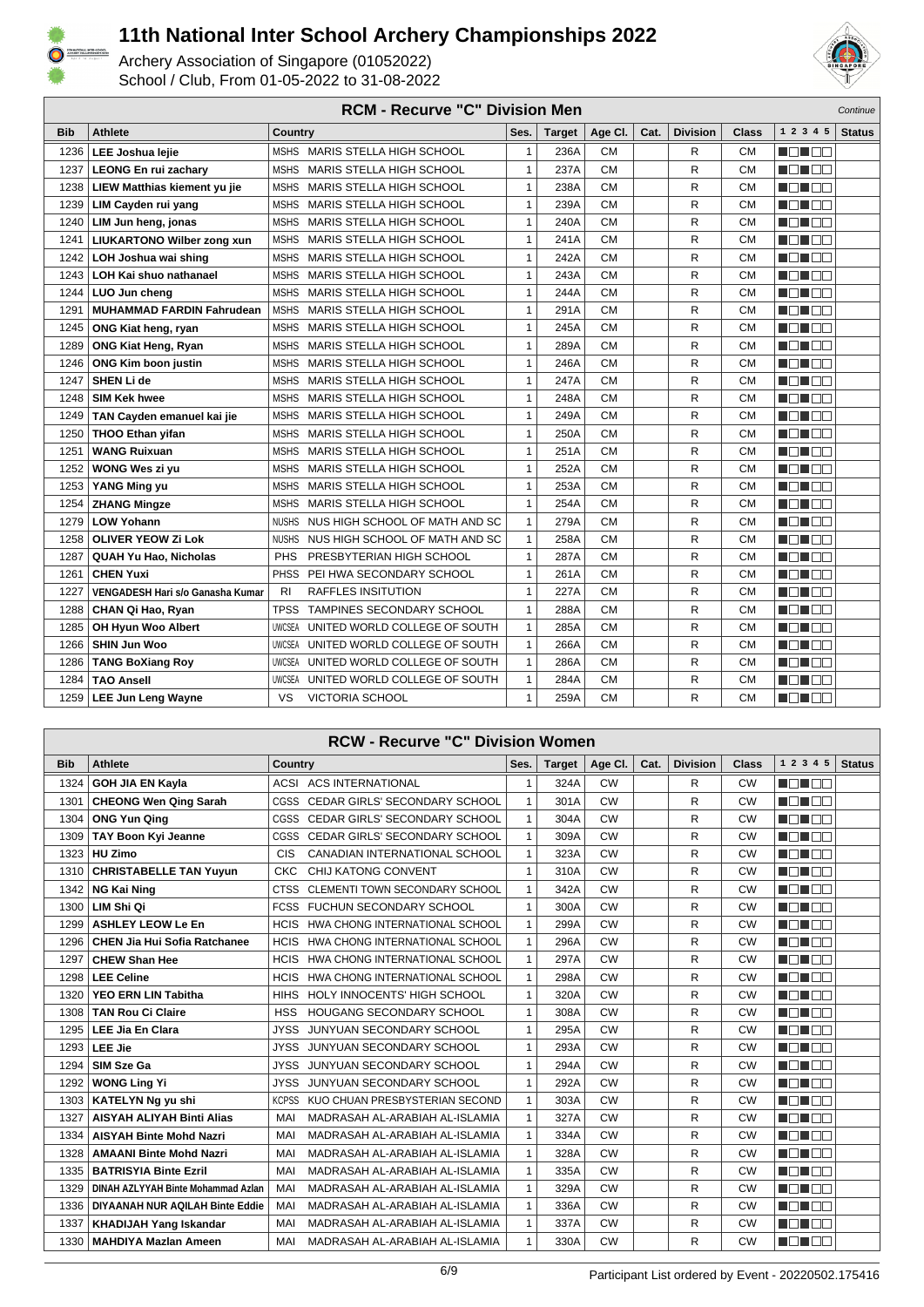



|            | <b>RCW - Recurve "C" Division Women</b><br>Continue |                                               |              |               |           |      |                 |              |             |               |  |
|------------|-----------------------------------------------------|-----------------------------------------------|--------------|---------------|-----------|------|-----------------|--------------|-------------|---------------|--|
| <b>Bib</b> | <b>Athlete</b>                                      | <b>Country</b>                                | Ses.         | <b>Target</b> | Age CI.   | Cat. | <b>Division</b> | <b>Class</b> | 1 2 3 4 5   | <b>Status</b> |  |
| 1338       | <b>MUTHIA AZZAHRA Khairunnisa</b>                   | MAI<br>MADRASAH AL-ARABIAH AL-ISLAMIA         | $\mathbf{1}$ | 338A          | <b>CW</b> |      | R               | <b>CW</b>    | Mahal S     |               |  |
| 1331       | <b>NUR AUNI Binte Muhammad Adib</b>                 | MADRASAH AL-ARABIAH AL-ISLAMIA<br>MAI         | $\mathbf{1}$ | 331A          | <b>CW</b> |      | R               | <b>CW</b>    | n nin nin   |               |  |
| 1339       | <b>NUR IZZAH Johanis</b>                            | MADRASAH AL-ARABIAH AL-ISLAMIA<br>MAI         | $\mathbf{1}$ | 339A          | <b>CW</b> |      | R               | <b>CW</b>    | MEN ER      |               |  |
| 1340       | RAEESAH AR-RAHMAH Binti Mohamed Zakir               | MADRASAH AL-ARABIAH AL-ISLAMIA<br>MAI         | $\mathbf{1}$ | 340A          | <b>CW</b> |      | R               | <b>CW</b>    | a di Biblio |               |  |
| 1332       | <b>TUHFAH ADEEBAH Binte Taufek</b>                  | MADRASAH AL-ARABIAH AL-ISLAMIA<br>MAI         | $\mathbf{1}$ | 332A          | <b>CW</b> |      | R               | <b>CW</b>    | MA MAR      |               |  |
| 1333       | <b>UNAISAH Binte Zaidi</b>                          | MAI<br>MADRASAH AL-ARABIAH AL-ISLAMIA         | $\mathbf{1}$ | 333A          | <b>CW</b> |      | R               | <b>CW</b>    | Mahal Bila  |               |  |
| 1319       | AINUL MARDHIAH binte Muhamad Ali                    | MADRASAH ALJUNIED AL-ISLAMIAH<br>MAJI         | 1            | 319A          | <b>CW</b> |      | R               | <b>CW</b>    | M DI DE     |               |  |
| 1317       | <b>AINUL MARDHIYAH bte Amran</b>                    | MADRASAH ALJUNIED AL-ISLAMIAH<br>MAJI         | $\mathbf{1}$ | 317A          | <b>CW</b> |      | R               | <b>CW</b>    | UN DE L     |               |  |
| 1315       | <b>MARDHIATUL IMAN Bte Ismardi</b>                  | MADRASAH ALJUNIED AL-ISLAMIAH<br><b>MAJI</b>  | $\mathbf{1}$ | 315A          | <b>CW</b> |      | R               | <b>CW</b>    | MA MAR      |               |  |
| 1316       | NOR ALISHA RIDANIA Binte Muhammad Riduan            | MADRASAH ALJUNIED AL-ISLAMIAH<br><b>MAJI</b>  | $\mathbf{1}$ | 316A          | <b>CW</b> |      | R               | <b>CW</b>    | MA NA MA    |               |  |
| 1318       | <b>NUR ALEYA Syahira Chua</b>                       | MADRASAH ALJUNIED AL-ISLAMIAH<br>MAJI         | $\mathbf{1}$ | 318A          | CW        |      | R               | <b>CW</b>    | MA MAR      |               |  |
| 1313       | NURUL ALYA BATRISYIA Binte Amran                    | MADRASAH ALJUNIED AL-ISLAMIAH<br>MAJI         | $\mathbf{1}$ | 313A          | CW        |      | R               | <b>CW</b>    | n na man    |               |  |
| 1314       | <b>NURUL AQIESYA Binte Abdullah</b>                 | <b>MAJI</b><br>MADRASAH ALJUNIED AL-ISLAMIAH  | $\mathbf{1}$ | 314A          | <b>CW</b> |      | R               | <b>CW</b>    | MA NA T     |               |  |
| 1312       | SUMAYYAH Binti Dzulkarnain                          | MADRASAH ALJUNIED AL-ISLAMIAH<br>MAJI         | 1            | 312A          | <b>CW</b> |      | R               | <b>CW</b>    | n din Bib   |               |  |
| 1305       | <b>SENTHURAN Senthuran Sevviah</b>                  | <b>NBSS</b><br>NAVAL BASE SECONDARY SCHOOL    | $\mathbf{1}$ | 305A          | CW        |      | R               | <b>CW</b>    | U DI BE     |               |  |
| 1311       | <b>KAREN LOH Hoi Wan</b>                            | NCHS NAN CHIAU HIGH SCHOOL                    | $\mathbf{1}$ | 311A          | <b>CW</b> |      | R               | <b>CW</b>    | MA NA TITO  |               |  |
| 1321       | <b>SRIVATS Madhuvanti</b>                           | <b>NTSS</b><br>NEW TOWN SECONDARY SCHOOL      | $\mathbf{1}$ | 321A          | <b>CW</b> |      | R               | <b>CW</b>    | MA MAR      |               |  |
| 1306       | <b>YO Melanie</b>                                   | RAFFLES GIRLS SCHOOL<br><b>RGS</b>            | 1            | 306A          | CW        |      | R               | <b>CW</b>    | MA MARIT    |               |  |
| 1302       | <b>CHEW Zhi Lei Louiza</b>                          | RSSS RIVERSIDE SECONDARY SCHOOL               | $\mathbf{1}$ | 302A          | CW        |      | R               | <b>CW</b>    | NG NG R     |               |  |
| 1325       | <b>WONG YIJING Hannah</b>                           | STANFORD AMERICAN INTERATIONAL<br><b>SAIS</b> | $\mathbf{1}$ | 325A          | <b>CW</b> |      | R               | <b>CW</b>    | MA NA TITO  |               |  |
| 1322       | <b>YEE En Ting</b>                                  | SCGSS SINGAPORE CHINESE GIRLS SECOND          | $\mathbf{1}$ | 322A          | <b>CW</b> |      | R               | <b>CW</b>    | MEN E E     |               |  |
| 1343       | <b>RUZSICKSCA Natalie</b>                           | SCHOOL OF SCIENCE AND TECHNOLO<br><b>SST</b>  | $\mathbf{1}$ | 343A          | CW        |      | R               | <b>CW</b>    | n din Bib   |               |  |
| 1344       | TAN Yu Heng, Chloe                                  | TKSS TANJONG KATONG SECONDARY SCHOO           | $\mathbf{1}$ | 344A          | <b>CW</b> |      | R               | <b>CW</b>    | MEN ER      |               |  |
| 1307       | <b>NANTHAR KUMAR Talitha</b>                        | TECK WHYE SECONDARY SCHOOL<br>TWSS            | $\mathbf{1}$ | 307A          | <b>CW</b> |      | R               | <b>CW</b>    | NA NA TITO  |               |  |
| 1341       | <b>ONG Simone</b>                                   | UWCSEA UNITED WORLD COLLEGE OF SOUTH          | 1            | 341A          | <b>CW</b> |      | R               | <b>CW</b>    | N EN SE     |               |  |

|            | <b>RJM - Recurve Junior Division Men</b> |                                                   |              |               |           |      |                 |           |                     |               |
|------------|------------------------------------------|---------------------------------------------------|--------------|---------------|-----------|------|-----------------|-----------|---------------------|---------------|
| <b>Bib</b> | <b>Athlete</b>                           | Country                                           | Ses.         | <b>Target</b> | Age Cl.   | Cat. | <b>Division</b> | Class     | 1 2 3 4 5           | <b>Status</b> |
| 1455       | <b>NEO En Shuo Gordon</b>                | APS<br>ALEXANDRA PRIMARY SCHOOL                   | $\mathbf{1}$ | 455A          | JM        |      | R               | <b>JM</b> | MA MARIT            |               |
| 1443       | <b>DISHINGTON Andrew</b>                 | <b>BCS</b><br><b>BRIGHTON COLLEGE (SINGAPORE)</b> | $\mathbf{1}$ | 443A          | <b>JM</b> |      | R               | <b>JM</b> | MON OB              |               |
| 1458       | <b>WONG Brandon</b>                      | BPPS BUKIT PANJANG PRIMARY SCHOOL                 | $\mathbf{1}$ | 458A          | <b>JM</b> |      | R               | <b>JM</b> | MA NA               |               |
| 1459       | <b>TOH Joshua</b>                        | <b>CATHOLIC HIGH SCHOOL</b><br><b>CHS</b>         | $\mathbf{1}$ | 459A          | <b>JM</b> |      | $\mathsf{R}$    | <b>JM</b> | M DI DE             |               |
| 1461       | FU Jun Xiang, Aiden                      | <b>FGPS</b><br>FERN GREEN PRIMARY SCHOOL          | $\mathbf{1}$ | 461A          | <b>JM</b> |      | R               | <b>JM</b> | n din Ele           |               |
| 1434       | <b>TAY Jing Cheng Russell</b>            | <b>HIPS</b><br>HOLY INNOCENTS' PRIMARY SCHOOL     | $\mathbf{1}$ | 434A          | <b>JM</b> |      | R               | <b>JM</b> | N DI BE             |               |
| 1436       | YAN Beng Jit Bryan                       | KUO CHUAN PRESBYTERIAN PRIMARY<br><b>KCPPS</b>    | $\mathbf{1}$ | 436A          | <b>JM</b> |      | $\mathsf{R}$    | JM        | n din Ele           |               |
| 1449       | <b>LI PENGYU Polaris</b>                 | <b>MAHA BODHI SCHOOL</b><br><b>MBS</b>            | $\mathbf{1}$ | 449A          | <b>JM</b> |      | R               | <b>JM</b> | N N N N N           |               |
| 1444       | <b>CHEN Kaiyang</b>                      | MARIS STELLA HIGH SCHOOL (PRIM<br><b>MSHSP</b>    | $\mathbf{1}$ | 444A          | <b>JM</b> |      | R               | <b>JM</b> | MA NA TITO          |               |
| 1445       | <b>KOH Zhuo Yu</b>                       | <b>MSHSP</b><br>MARIS STELLA HIGH SCHOOL (PRIM    | $\mathbf{1}$ | 445A          | <b>JM</b> |      | R               | <b>JM</b> | MA NA T             |               |
| 1447       | <b>TRENTEN LEE Ying Jie</b>              | MEE TOH SCHOOL<br>MTS.                            | $\mathbf{1}$ | 447A          | <b>JM</b> |      | R               | <b>JM</b> | n din Ele           |               |
| 1460       | YEE Yik Heng, Eitan                      | MEE TOH SCHOOL<br>MTS.                            | $\mathbf{1}$ | 460A          | <b>JM</b> |      | R               | <b>JM</b> | N ON OO             |               |
| 1452       | <b>ELIJAH Mohamed</b>                    | MADRASAH WAK TANJONG AL-ISLAMI<br>MWTI            | $\mathbf{1}$ | 452A          | <b>JM</b> |      | R               | <b>JM</b> | MA NA TITO          |               |
| 1453       | <b>IMAN Mohamed Fadhil</b>               | MWTI MADRASAH WAK TANJONG AL-ISLAMI               | $\mathbf{1}$ | 453A          | <b>JM</b> |      | R               | <b>JM</b> | TI TITIN            |               |
| 1454       | <b>MUSHFIQUE Nuwair</b>                  | MWTI MADRASAH WAK TANJONG AL-ISLAMI               | $\mathbf{1}$ | 454A          | <b>JM</b> |      | R               | <b>JM</b> | Mahal Se            |               |
| 1451       | <b>RASHAD Ayman</b>                      | MADRASAH WAK TANJONG AL-ISLAMI<br>MWTI            | $\mathbf{1}$ | 451A          | <b>JM</b> |      | R               | <b>JM</b> | Man dia             |               |
| 1462       | CHUA Fu De, Ryan                         | NAPS NGEE ANN PRIMARY SCHOOL                      | $\mathbf{1}$ | 462A          | <b>JM</b> |      | $\mathsf{R}$    | <b>JM</b> | MA NA TITO          |               |
| 1446       | <b>TEO Chen Xi</b>                       | NCPS NAN CHIAU PRIMARY SCHOOL                     | $\mathbf{1}$ | 446A          | <b>JM</b> |      | R               | <b>JM</b> | MON BEL             |               |
| 1456       | <b>LOW Eugene</b>                        | NHPS NANHUA PRIMARY SCHOOL                        | $\mathbf{1}$ | 456A          | <b>JM</b> |      | R               | JM        | n din se            |               |
| 1441       | <b>TAN WEI YONG Joshua</b>               | NYPS NANYANG PRIMARY SCHOOL                       | $\mathbf{1}$ | 441A          | <b>JM</b> |      | R               | JM        | MA DO D             |               |
| 1448       | <b>CHIA PEI CHAN Lucas</b>               | OEPS OPERA ESTATE PRIMARY SCHOOL                  | $\mathbf{1}$ | 448A          | <b>JM</b> |      | R               | <b>JM</b> | <b>NET DE</b>       |               |
| 1464       | TEE Jian Kai, Tyler                      | <b>OPS</b><br><b>OASIS PRIMARY SCHOOL</b>         | $\mathbf{1}$ | 464A          | <b>JM</b> |      | R.              | <b>JM</b> | nd i de             |               |
| 1465       | LOO Yi Chena                             | PCPS PUNGGOL COVE PRIMARY SCHOOL                  | $\mathbf{1}$ | 465A          | JM        |      | R               | <b>JM</b> | <b>RANDA</b>        |               |
| 1450       | <b>TEO JIN CHANG Javier</b>              | PEPS PRINCESS ELIZABETH PRIMARY SCH               | $\mathbf{1}$ | 450A          | <b>JM</b> |      | R               | <b>JM</b> | MON OO              |               |
| 1463       | <b>ONG Wukai, Aaron</b>                  | <b>PPS</b><br>PUNGGOL PRIMARY SCHOOL              | $\mathbf{1}$ | 463A          | <b>JM</b> |      | R               | <b>JM</b> | n din din           |               |
| 1442       | <b>ZHANG Rui Ze</b>                      | RMPS RADIN MAS PRIMARY SCHOOL                     | $\mathbf{1}$ | 442A          | <b>JM</b> |      | R               | JM        | TI TIN              |               |
| 1440       | <b>HOON YIK ONN Alexander</b>            | RED SWASTIKA SCHOOL<br>RSS.                       | $\mathbf{1}$ | 440A          | <b>JM</b> |      | R               | <b>JM</b> | MA MARI             |               |
| 1439       | LEE SHIH CHIANG Jayan                    | <b>RED SWASTIKA SCHOOL</b><br><b>RSS</b>          | $\mathbf{1}$ | 439A          | <b>JM</b> |      | $\mathsf{R}$    | <b>JM</b> | M DIN ELE           |               |
| 1438       | <b>KE XiYan</b>                          | SHPS ST. HILDA'S PRIMARY SCHOOL                   | $\mathbf{1}$ | 438A          | JM        |      | R               | <b>JM</b> | N ON OO             |               |
| 1437       | <b>TIMOTHY CHEONG Ruihe</b>              | SSPS ST STEPHEN'S PRIMARY SCHOOL                  | $\mathbf{1}$ | 437A          | <b>JM</b> |      | R               | <b>JM</b> | HEL ITE             |               |
| 1457       | <b>HARITH BIN SAIFUDIN Adam</b>          | WGPS WEST GROVE PRIMARY SCHOOL                    | $\mathbf{1}$ | 457A          | <b>JM</b> |      | R               | <b>JM</b> | - 1 - 1 - 1 - 1 - 1 |               |
|            | 1435   VADIVEL Deepan                    | YBIS YUVABHARATHI INTERNATIONAL SCH               | $\mathbf{1}$ | 435A          | <b>JM</b> |      | R               | <b>JM</b> | MON DE              |               |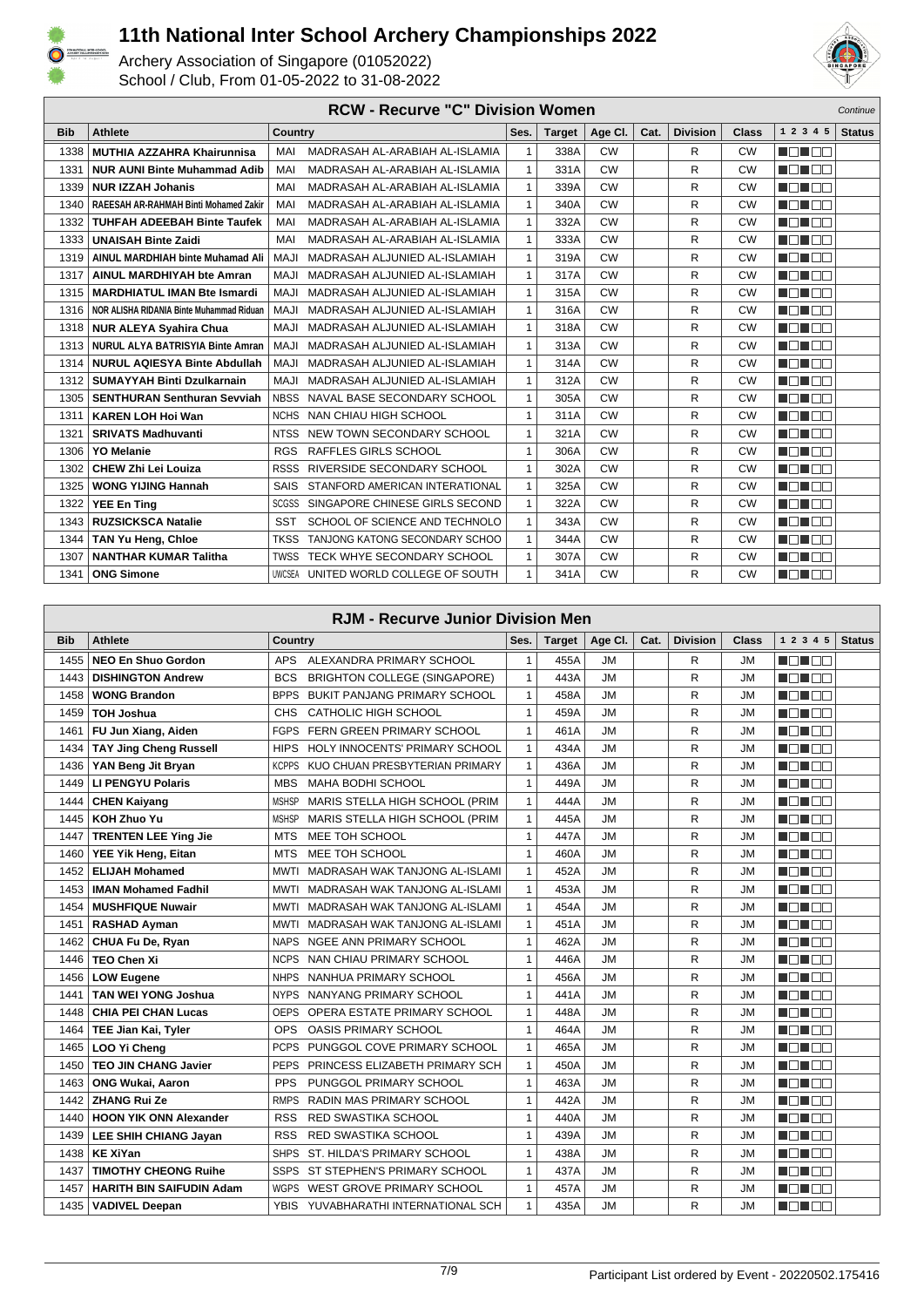



|            | <b>RJW - Recurve Junior Division Women</b> |                |                                     |              |               |           |      |                 |              |           |               |
|------------|--------------------------------------------|----------------|-------------------------------------|--------------|---------------|-----------|------|-----------------|--------------|-----------|---------------|
| <b>Bib</b> | <b>Athlete</b>                             | <b>Country</b> |                                     | Ses.         | <b>Target</b> | Age CI.   | Cat. | <b>Division</b> | <b>Class</b> | 1 2 3 4 5 | <b>Status</b> |
| 1472       | <b>CHEN Rongxuan</b>                       |                | CCPS CANOSSA CATHOLIC PRIMARY SCHOO | $\mathbf{1}$ | 472A          | <b>JW</b> |      | R               | <b>JW</b>    | MA MARI   |               |
| 1487       | <b>TOH Beth</b>                            | <b>CHIJ</b>    | CHIJ OUR LADY QUEEN OF PEACE        | 1            | 487A          | <b>JW</b> |      | R               | <b>JW</b>    | n din se  |               |
| 1467       | <b>LIOW KAI QING Zoe</b>                   | CHIJ-OLN       | CHIJ-OUR LADY OF THE NATIVITY       | $\mathbf{1}$ | 467A          | <b>JW</b> |      | R               | <b>JW</b>    | MEN E E   |               |
| 1479       | <b>IMRAN Sophia</b>                        | <b>CPS</b>     | <b>CANBERRA PRIMARY SCHOOL</b>      | $\mathbf{1}$ | 479A          | <b>JW</b> |      | R               | <b>JW</b>    | MA MARIT  |               |
| 1469       | SHEIK NIZAMUDDIN Nawfa Rohaiva             | <b>DIC</b>     | DIMENSIONS INTERNATIONAL COLLE      | $\mathbf{1}$ | 469A          | <b>JW</b> |      | R               | <b>JW</b>    | MA NA T   |               |
| 1473       | <b>VENKATESH Meddha</b>                    | <b>DLSS</b>    | DE LA SELLE SCHOOL                  | $\mathbf{1}$ | 473A          | <b>JW</b> |      | R               | <b>JW</b>    | n nin nin |               |
| 1474       | <b>YEO Alexa</b>                           | <b>HIPS</b>    | HOLY INNOCENTS' PRIMARY SCHOOL      | $\mathbf{1}$ | 474A          | <b>JW</b> |      | R               | <b>JW</b>    | MEN E E   |               |
| 1486       | <b>GOH Elyana Seirah</b>                   | <b>HS</b>      | <b>HOMESCHOOL</b>                   | $\mathbf{1}$ | 486A          | <b>JW</b> |      | R               | <b>JW</b>    | MA MARIT  |               |
| 1481       | <b>GOH Mikaela Konoka</b>                  | <b>HS</b>      | <b>HOMESCHOOL</b>                   | $\mathbf{1}$ | 481A          | <b>JW</b> |      | R               | <b>JW</b>    | MON E E   |               |
| 1468       | <b>SYAMSUDIN Nuha Maisarah</b>             | <b>MMAI</b>    | MADRASAH AL-MAARIF AL ISLAMIAH      | $\mathbf{1}$ | 468A          | <b>JW</b> |      | R               | <b>JW</b>    | MONDE     |               |
| 1478       | <b>SHAFRIENA Nuriél</b>                    | <b>MWTI</b>    | MADRASAH WAK TANJONG AL-ISLAMI      | $\mathbf{1}$ | 478A          | <b>JW</b> |      | R               | <b>JW</b>    | MON OO    |               |
| 1476       | <b>PARK Seyeon</b>                         |                | NLCS NORTH LONDON COLLEGIATE SCHOOL | $\mathbf{1}$ | 476A          | <b>JW</b> |      | R               | <b>JW</b>    | MA MARIT  |               |
| 1482       | <b>LAW Netania</b>                         | <b>PLMGS</b>   | PAYA LEBAR METHODIST GIRLS' SC      | $\mathbf{1}$ | 482A          | <b>JW</b> |      | R               | <b>JW</b>    | MON E E   |               |
| 1480       | LI Qian Hui                                |                | PTPS PEI TONG PRIMARY SCHOOL        | $\mathbf{1}$ | 480A          | <b>JW</b> |      | R               | <b>JW</b>    | MON OO    |               |
| 1485       | <b>LEE Woo Xuan</b>                        | <b>OFPS</b>    | <b>QIFA PRIMARY SCHOOL</b>          | 1            | 485A          | <b>JW</b> |      | R               | <b>JW</b>    | N EN EE   |               |
| 1484       | <b>LEE Woo Yeo</b>                         |                | QFPS QIFA PRIMARY SCHOOL            | 1            | 484A          | <b>JW</b> |      | R               | <b>JW</b>    | MA MARIT  |               |
| 1470       | <b>LIEW Anne</b>                           | <b>OTPS</b>    | <b>QUEENSTOWN PRIMARY SCHOOL</b>    | 1            | 470A          | <b>JW</b> |      | R               | <b>JW</b>    | MA NA T   |               |
| 1471       | <b>LIEW Arielle</b>                        |                | QTPS QUEENSTOWN PRIMARY SCHOOL      | 1            | 471A          | <b>JW</b> |      | R               | <b>JW</b>    | MA NA T   |               |
| 1475       | <b>LEE HAN XI Caitlin</b>                  | <b>RGPS</b>    | RAFFLES GIRLS PRIMARY SCHOOL        | 1            | 475A          | <b>JW</b> |      | R               | <b>JW</b>    | MA DA     |               |
| 1477       | <b>SHIN Chae Yun</b>                       | <b>UWCSEA</b>  | UNITED WORLD COLLEGE OF SOUTH       | $\mathbf{1}$ | 477A          | <b>JW</b> |      | R               | <b>JW</b>    | MA MARIT  |               |
| 1483       | <b>TAO Angelina</b>                        | <b>UWCSEA</b>  | UNITED WORLD COLLEGE OF SOUTH       | $\mathbf{1}$ | 483A          | <b>JW</b> |      | R               | <b>JW</b>    | MA MARI   |               |
|            | 1466   CHER Hui Ning Sarah                 |                | YZPS YANG ZHENG PRIMARY SCHOOL      | 1            | 466A          | <b>JW</b> |      | R               | <b>JW</b>    | MEN E E   |               |

|            | <b>RSM - Recurve Senior Division Men</b>       |              |                                       |              |               |           |      |                 |              |             |               |
|------------|------------------------------------------------|--------------|---------------------------------------|--------------|---------------|-----------|------|-----------------|--------------|-------------|---------------|
| <b>Bib</b> | <b>Athlete</b>                                 | Country      |                                       | Ses.         | <b>Target</b> | Age CI.   | Cat. | <b>Division</b> | <b>Class</b> | 1 2 3 4 5   | <b>Status</b> |
| 1364       | <b>SYAMSUDIN Syafiq Izhan</b>                  |              | AGPS ANCHOR GREEN PRIMARY SCHOOL      | $\mathbf{1}$ | 364A          | SΜ        |      | R               | <b>SM</b>    | N DI BE     |               |
| 1398       | <b>REN Yeo Jun Hong Nicolas</b>                | <b>BTPS</b>  | BUKIT TIMAH PRIMARY SCHOOL            | $\mathbf{1}$ | 398A          | <b>SM</b> |      | R               | <b>SM</b>    | M DI OO     |               |
| 1382       | <b>HU Ziyang</b>                               | CIS          | CANADIAN INTERNATIONAL SCHOOL         | 1            | 382A          | <b>SM</b> |      | R               | <b>SM</b>    | MEN E E     |               |
| 1379       | <b>VISHNU Brihat</b>                           | <b>CPS</b>   | CANBERRA PRIMARY SCHOOL               | $\mathbf{1}$ | 379A          | <b>SM</b> |      | R               | <b>SM</b>    | n di Es     |               |
| 1396       | <b>JAMES MCPHAIL Quillan</b>                   | <b>DCS</b>   | DULWICH COLLEGE SINGAPORE             | $\mathbf{1}$ | 396A          | <b>SM</b> |      | R               | <b>SM</b>    | n di Be     |               |
| 1404       | <b>MANIAM Vian J.</b>                          | <b>DZPS</b>  | DA ZHONG PRIMARY SCHOOL               | $\mathbf{1}$ | 404A          | <b>SM</b> |      | R               | <b>SM</b>    | MEN E E     |               |
| 1391       | <b>WONG Eahen</b>                              | <b>GRPS</b>  | <b>GREENRIDGE PRIMARY SCHOOL</b>      | 1            | 391A          | <b>SM</b> |      | R               | <b>SM</b>    | N EN E E    |               |
| 1378       | <b>WALLACE TAN Yi Xuan</b>                     | <b>JSPS</b>  | <b>JING SHAN PRIMARY SCHOOL</b>       | $\mathbf{1}$ | 378A          | <b>SM</b> |      | R               | <b>SM</b>    | MENTE E     |               |
| 1376       | <b>NG Zi Song Gareth</b>                       | <b>KCPPS</b> | KUO CHUAN PRESBYTERIAN PRIMARY        | $\mathbf{1}$ | 376A          | <b>SM</b> |      | R               | <b>SM</b>    | HE HE       |               |
| 1377       | <b>CHIN Jin Hong Isaac</b>                     |              | KHPS KONG HWA PRIMARY SCHOOL          | $\mathbf{1}$ | 377A          | <b>SM</b> |      | R               | <b>SM</b>    | MEN E E     |               |
| 1370       | ABDULLAH Muhammad rayyan bin abdullah          | MIZA         | MADRASAH IRSYAD ZUHRI AL-ISLAM        | $\mathbf{1}$ | 370A          | <b>SM</b> |      | R               | <b>SM</b>    | N ON OO     |               |
| 1367       | <b>ADAM Arasy bin adam</b>                     | MIZA         | MADRASAH IRSYAD ZUHRI AL-ISLAM        | $\mathbf{1}$ | 367A          | <b>SM</b> |      | R               | <b>SM</b>    | n di Ee     |               |
| 1369       | AZHAR Muhammad muzzammil bin azhar             | <b>MIZA</b>  | MADRASAH IRSYAD ZUHRI AL-ISLAM        | $\mathbf{1}$ | 369A          | <b>SM</b> |      | R               | <b>SM</b>    | HE 199      |               |
| 1372       | HEZRUL ISKANDAR Muhammad uwais garni bin hezru | MIZA         | MADRASAH IRSYAD ZUHRI AL-ISLAM        | $\mathbf{1}$ | 372A          | <b>SM</b> |      | R               | <b>SM</b>    | MEN E E     |               |
| 1365       | <b>ISMAIL Abdul muhaimin bin ismail</b>        | <b>MIZA</b>  | MADRASAH IRSYAD ZUHRI AL-ISLAM        | $\mathbf{1}$ | 365A          | <b>SM</b> |      | R               | <b>SM</b>    | MENTE E     |               |
| 1368       | KHAIRUL NIZAR Khaqan al-akmal bin khairul ni   | MIZA         | MADRASAH IRSYAD ZUHRI AL-ISLAM        | $\mathbf{1}$ | 368A          | <b>SM</b> |      | R               | <b>SM</b>    | n En En     |               |
| 1371       | MOHAMED SOPHIAN Muhammad sufi bin mohamed soph | MIZA         | MADRASAH IRSYAD ZUHRI AL-ISLAM        | $\mathbf{1}$ | 371A          | <b>SM</b> |      | R               | <b>SM</b>    | HE 1999     |               |
| 1374       | MUHAMMAD FAISAL Raihan fahmy bin muhammad fais |              | MIZA MADRASAH IRSYAD ZUHRI AL-ISLAM   | $\mathbf{1}$ | 374A          | <b>SM</b> |      | R               | <b>SM</b>    | H 88        |               |
| 1373       | MUHAMMED ZAKI Naqib hamdy bin muhammed zaki    | MIZA         | MADRASAH IRSYAD ZUHRI AL-ISLAM        | $\mathbf{1}$ | 373A          | <b>SM</b> |      | R               | <b>SM</b>    | TE TE E     |               |
| 1366       | RASMAN Abdullah azzam al-hirai bin ra          | MIZA         | MADRASAH IRSYAD ZUHRI AL-ISLAM        | $\mathbf{1}$ | 366A          | <b>SM</b> |      | R               | <b>SM</b>    | n dhee      |               |
| 1375       | ZARI Raiz bin zari                             | MIZA         | MADRASAH IRSYAD ZUHRI AL-ISLAM        | $\mathbf{1}$ | 375A          | <b>SM</b> |      | R               | <b>SM</b>    | HE 1999     |               |
| 1389       | <b>NG HanLong Lukas</b>                        | <b>MSHSP</b> | MARIS STELLA HIGH SCHOOL (PRIM        | $\mathbf{1}$ | 389A          | <b>SM</b> |      | R               | <b>SM</b>    | MON OO      |               |
| 1399       | TIN Jin Ian                                    | <b>MSHSP</b> | MARIS STELLA HIGH SCHOOL (PRIM        | $\mathbf{1}$ | 399A          | <b>SM</b> |      | R               | <b>SM</b>    | N EN E E    |               |
| 1400       | <b>TIN Jin Ray</b>                             |              | MSHSP MARIS STELLA HIGH SCHOOL (PRIM  | $\mathbf{1}$ | 400A          | <b>SM</b> |      | R               | <b>SM</b>    | MA NA TITO  |               |
| 1387       | <b>ABBAS Sheikh Muhammad</b>                   |              | MWTI MADRASAH WAK TANJONG AL-ISLAMI   | $\mathbf{1}$ | 387A          | <b>SM</b> |      | R               | <b>SM</b>    | - 8 - 8 -   |               |
| 1385       | <b>ASYRANI Harris</b>                          |              | MWTI MADRASAH WAK TANJONG AL-ISLAMI   | $\mathbf{1}$ | 385A          | <b>SM</b> |      | R               | <b>SM</b>    | MON OO      |               |
| 1384       | <b>IRFAN Muhammad Danial</b>                   |              | MWTI MADRASAH WAK TANJONG AL-ISLAMI   | $\mathbf{1}$ | 384A          | <b>SM</b> |      | R               | <b>SM</b>    | TE TE E     |               |
| 1386       | <b>WIDAD Ahmad</b>                             | MWTI         | MADRASAH WAK TANJONG AL-ISLAMI        | $\mathbf{1}$ | 386A          | <b>SM</b> |      | R               | <b>SM</b>    | MA NA NA    |               |
| 1392       | <b>LOW Wen Yang Ayden</b>                      | <b>NAPS</b>  | NGEE ANN PRIMARY SCHOOL               | $\mathbf{1}$ | 392A          | <b>SM</b> |      | R               | <b>SM</b>    | n di Be     |               |
| 1388       | SEOW Jin Yi Eyan                               | <b>NHPS</b>  | NANHUA PRIMARY SCHOOL                 | $\mathbf{1}$ | 388A          | <b>SM</b> |      | R               | <b>SM</b>    | M DI OO     |               |
| 1394       | <b>WONG Tien En Dylan</b>                      | <b>NHPS</b>  | NANHUA PRIMARY SCHOOL                 | $\mathbf{1}$ | 394A          | <b>SM</b> |      | R               | <b>SM</b>    | N EN E E    |               |
| 1363       | <b>TAN WEI XUAN Michael</b>                    | <b>NYPS</b>  | NANYANG PRIMARY SCHOOL                | $\mathbf{1}$ | 363A          | <b>SM</b> |      | R               | <b>SM</b>    | MA NA T     |               |
| 1395       | LI Han Lin                                     | <b>PTPS</b>  | PEI TONG PRIMARY SCHOOL               | $\mathbf{1}$ | 395A          | <b>SM</b> |      | R               | <b>SM</b>    |             |               |
| 1401       | ONG Kai Wen, Kieran                            | RS           | ROSYTH SCHOOL                         | $\mathbf{1}$ | 401A          | SM        |      | R               | <b>SM</b>    |             |               |
| 1393       | <b>LIM Tze Yong Marcel</b>                     |              | SAJS ST ANDREW JUNIOR SCHOOL          | $\mathbf{1}$ | 393A          | <b>SM</b> |      | R               | <b>SM</b>    | NG NGC      |               |
| 1402       | ANG Zhao Ding, Ethan                           |              | SHPS ST. HILDA'S PRIMARY SCHOOL       | $\mathbf{1}$ | 402A          | <b>SM</b> |      | R               | <b>SM</b>    | n na man    |               |
| 1380       | <b>RONAN O'REILLY Javier</b>                   |              | SJIIES ST. JOSEPH INSTITUITION INTERN | $\mathbf{1}$ | 380A          | <b>SM</b> |      | R               | <b>SM</b>    | n din Bibli |               |